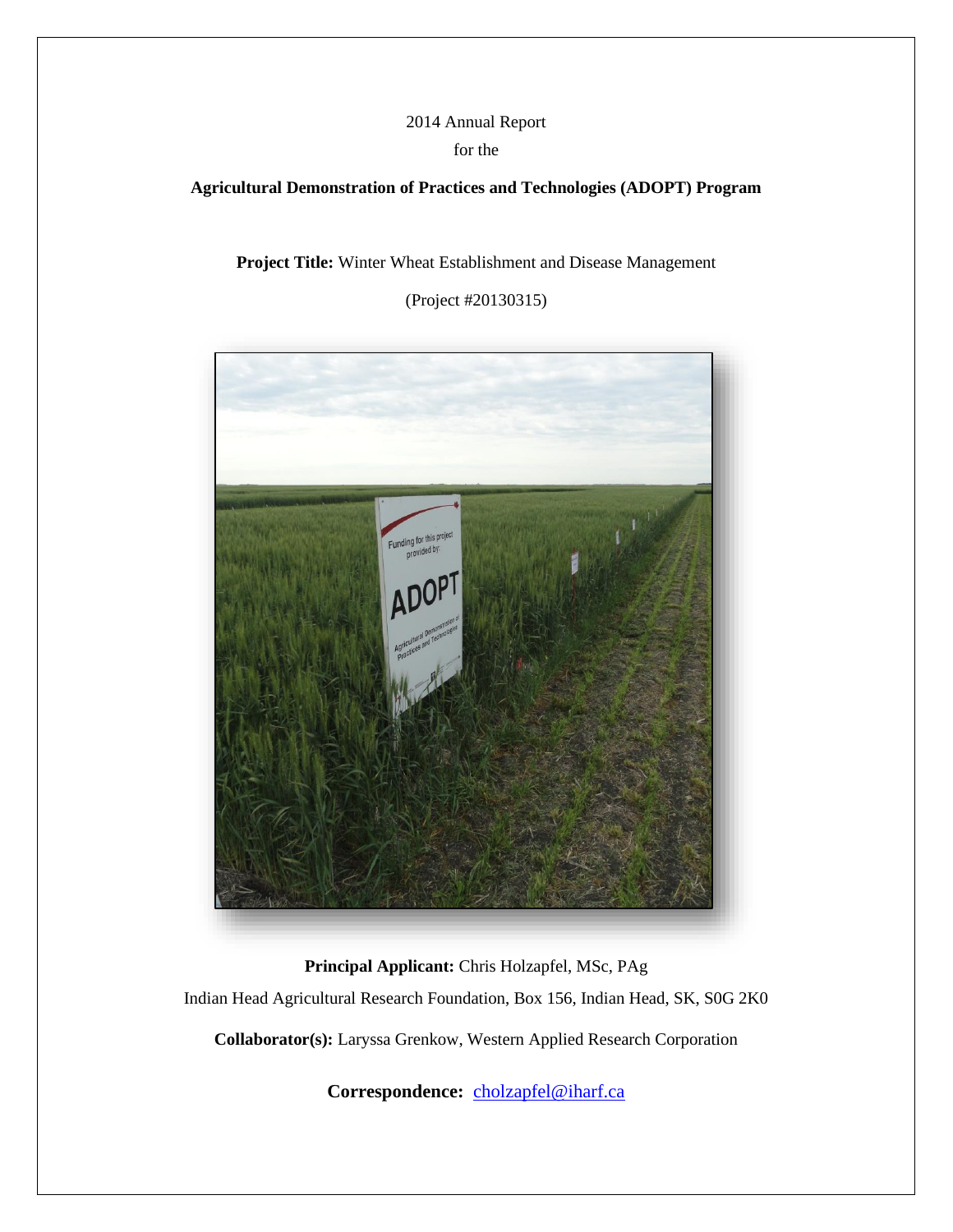## **Project Identification**

- **1. Project Title:** Winter Wheat Establishment and Disease Management
- **2. Project Number:** 20130312
- **3. Producer Group Sponsoring the Project:** Indian Head Agricultural Research Foundation
- **4. Project Location(s):** Indian Head, Saskatchewan, R.M. #156

Scott Saskatchewan, R.M. #380

- **5. Project start and end dates (month & year):** September 2012-January 2014
- **6. Project contact person & contact details:**

Chris Holzapfel, Research Manager

Indian Head Agricultural Research Foundation

P.O. Box 156, Indian Head, SK, S0G 2K0

Phone: 306-695-4200

Email: [cholzapfel@iharf.ca](mailto:cholzapfel@iharf.ca)

## **Objectives and Rationale**

#### **7. Project objectives:**

The objectives of this project were 1) to demonstrate the effects of foliar fungicide applications at different crop stages on winter wheat disease levels and yield, 2) to demonstrate the effects of using seed treatments and/or higher seeding rates to improve winter wheat establishment and 2) to investigate potential interactions between plant populations, seed treatments and foliar fungicide applications for winter wheat.

#### **8. Project Rationale:**

One of the greatest challenges in winter wheat production is successful establishment and overwintering of the crop. Common problems that are encountered include narrow windows for planting, dry or cool soil conditions during and following planting and winterkill, particularly when snow cover is limited. One of the more obvious and effective methods of improving winter wheat establishment is to use higher seeding rates; however the benefits to increased seeding rates ultimately need to be weighed against higher seed costs. Recent work conducted as part of the winter wheat DIAP project showed that seed treatments were also effective for improving plant stands, winter survival and yield; however the positive effect for seed treatment on yield was only observed at low seeding rates. Winter wheat response to foliar fungicide applications is not well documented in western Canada; however, foliar fungicides may provide an economic method for control of leaf and head diseases in situations where moisture conditions are favourable and yield potential is high. Recent field demonstrations and producer accounts suggest winter wheat is quite responsive to foliar fungicide; however, producers must recognize the need to choose an appropriate product and application timing for the specific disease that is being targeted.

## **Methodology and Results**

#### **9. Methodology:**

Two separate field demonstrations were established at both Indian Head and Scott, Saskatchewan in the fall of 2013. The purpose of Demonstration #1 was to measure the individual and combined benefits of seeding rates, seed treatments and foliar fungicides on winter wheat establishment and yield. In Demonstration #2, the purpose was to separate the effects of different timings of fungicide applications

\_\_\_\_\_\_\_\_\_\_\_\_\_\_\_\_\_\_\_\_\_\_\_\_\_\_\_\_\_\_\_\_\_\_\_\_\_\_\_\_\_\_\_\_\_\_\_\_\_\_\_\_\_\_\_\_\_\_\_\_\_\_\_\_\_\_\_\_\_\_\_\_\_\_\_\_\_\_\_\_\_\_\_\_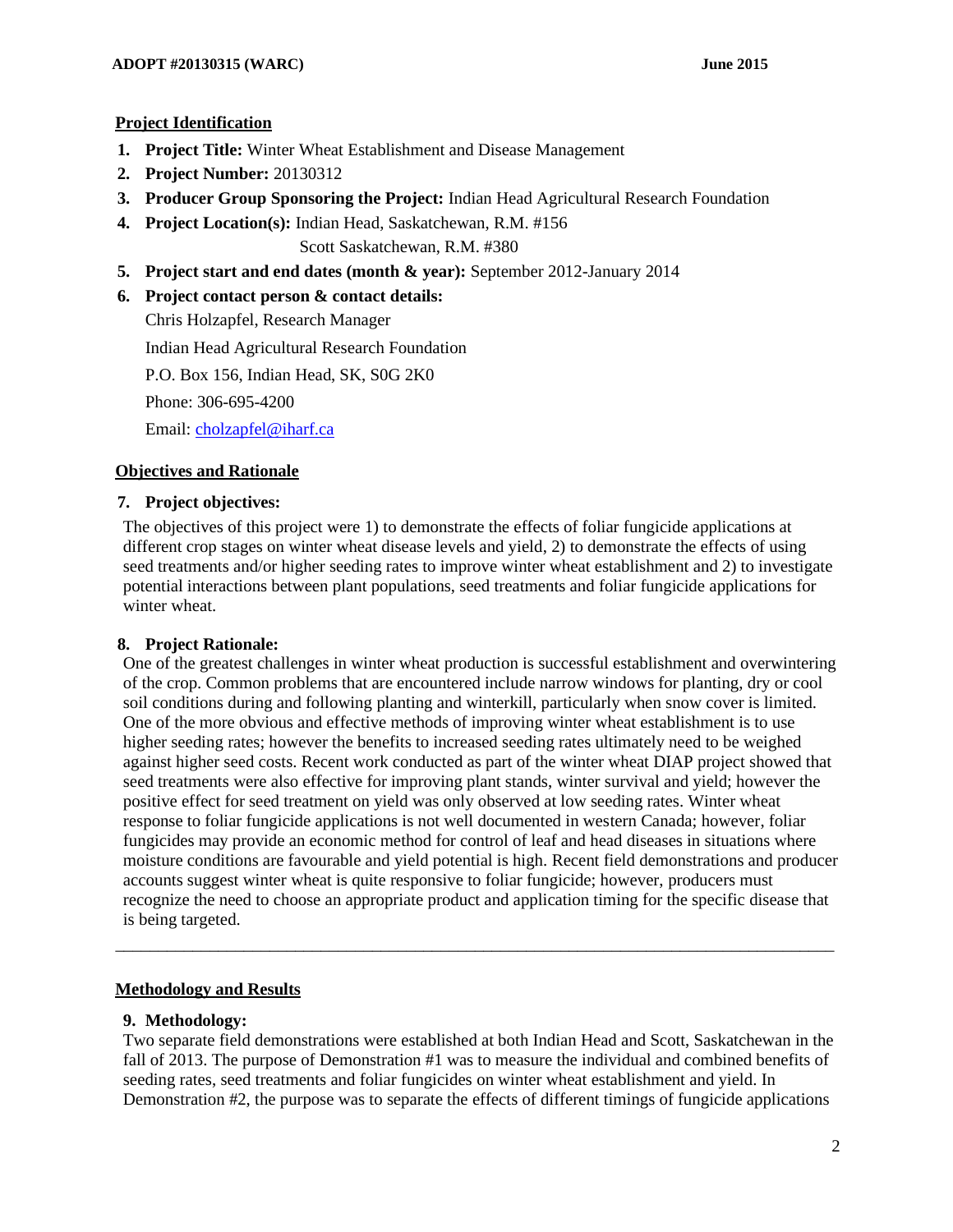to determine which fungicide timing provides the greatest benefits while demonstrating the need to choose appropriate products and timings for the specific diseases being targeted. Similar demonstrations were also conducted in 2012-13 at Indian Head with funding from Ducks Unlimited and therefore results from these are also included in the current report. All treatments were replicated four times and arranged in either an RCBD or split plot design with fungicide as the main plots in Demonstration #1 in 2014. The treatments evaluated in the two demonstrations are described below.

## *Demonstration 1 (Seeding rates, seed treatments and foliar fungicides)*

- 1. 200 seeds m<sup>2</sup> / untreated seed / check
- 2. 300 seeds m<sup>2</sup> / untreated seed / check
- 3. 400 seeds  $m^2/$  untreated seed / check
- 4. 200 seeds  $m^2$  / treated seed\* / check
- 5. 300 seeds  $m^2$  / treated seed / check
- 6. 400 seeds  $m^2$  / treated seed / check
- 7. 200 seeds  $m^2$  / untreated seed / foliar fungicide\*\*
- 8. 300 seeds  $m^2$  / untreated seed / foliar fungicide
- 9. 400 seeds  $m^2$  / untreated seed / foliar fungicide
- 10. 200 seeds m<sup>2</sup> / treated seed / foliar fungicide
- 11. 300 seeds  $m^2$  / treated seed / foliar fungicide
- 12. 400 seeds  $m^2$  / treated seed / foliar fungicide
- \*325 ml/ac Raxil Pro
- \*\*Twinline at flag-leaf and Prosaro at anthesis

## *Demonstration #2 (Timing of Foliar Fungicides)*

- 1. Check (no foliar fungicide applied)
- 2. 202 ml/ac Twinline/Tilt applied at flag-leaf stage
- 3. 324 ml/ac Prosaro applied at anthesis
- 4. Dual application (both products applied)

Winter wheat at all sites was direct seeded as early in the fall as possible with all fertilizer applied at the time of planting. Weeds were controlled using registered herbicide options and fungicides were applied according to the demonstration protocols. The plots were terminated with pre-harvest glyphosate at maturity and straight-combined when dry. At Indian Head (2013) and Scott (2014), spring plant densities were determined in Demonstration #1 by counting the number of plants in two separate 1 m sections of crop row and converting the average values to plants  $m<sup>2</sup>$ . Normalized difference vegetation index (NDVI) was measured using a handheld GreenSeeker sensor at the start of stem elongation in both years at the Indian Head. NDVI is an indirect measure of the canopy density and above-ground biomass. In Demonstration #2, leaf disease severity was rated using the McFadden scale (Table 13; Appendices). These ratings were completed similar to the time of the anthesis fungicide application at Scott (2014) but later, at the milk stage, at Indian Head in both years. Consequently, these ratings would not take into account any impacts of the later fungicide application at Scott on leaf disease, but they would at Indian Head. Fusarium head blight was assessed by rating the percent spike area affected for a minimum of 50 heads per plot at the milk stage and calculating FHB index (field average), incidence (percent of heads affected) and severity (spike area affected within infected heads). These measurements were completed *in situ* at Indian Head while at Scott the heads were collected and rated indoors at a later date. Yields were determined from the harvested grain samples which were cleaned and corrected to 14% seed moisture content. Dockage and test weights were determined using CGC methodology and test weights are expressed as  $g 0.5 L<sup>-1</sup>$ . At both locations in 2014, seed size was determined by mechanically counting and weighing a minimum of 500 seeds and the values are expressed as g 1000 seeds<sup>-1</sup> (TKW). Weather data were estimated from the nearest Environment Canada weather station at each location. All data were statistically analysed using the Mixed procedure of SAS 9.3. For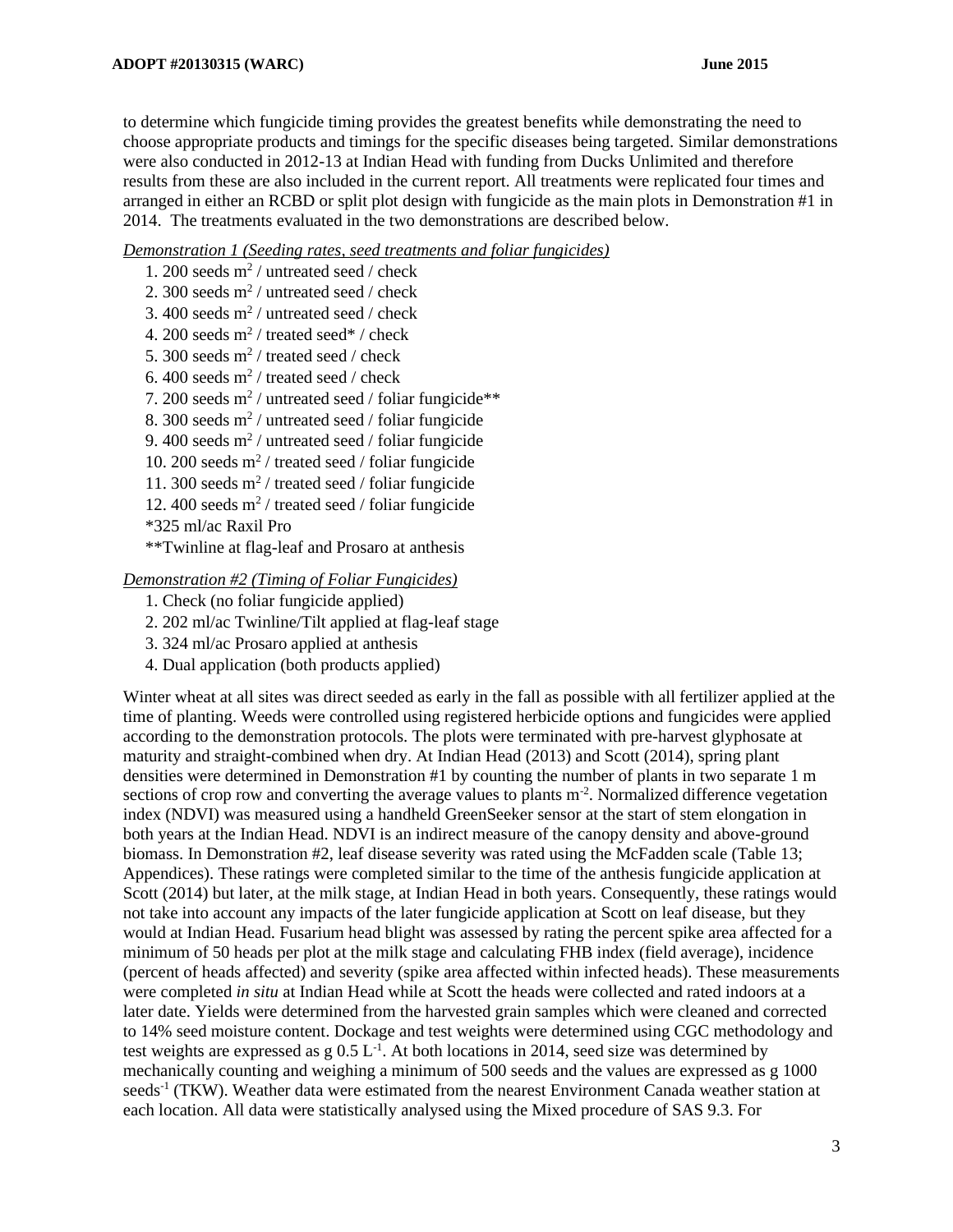Demonstration #1, data from each location were analysed separately with the effects of seeding rate, seed treatment and fungicide and their interactions considered fixed. Data from Demonstration #2 was combined across locations and analysed together with the effects of site, fungicide and the interaction considered fixed. In addition, for individual sites and on average, the treated plots as a whole were compared to the check using contrast statements. All pertinent agronomic information including dates of field operations and data collection activities are provided in Table 1.

| Factor / operation                                                      | <b>Indian Head</b><br><b>Indian Head</b><br>2012-13<br>2013-14                   |                                          | Scott<br>2013-14                      |
|-------------------------------------------------------------------------|----------------------------------------------------------------------------------|------------------------------------------|---------------------------------------|
| Previous Crop                                                           | Canola (LL)                                                                      | Canola (LL)                              |                                       |
| Pre-emergent<br>herbicide                                               | n/a                                                                              | PrePass XC<br>$(28-Sep-13)$              | glyphosate<br>$(9-Sep-13)$            |
| Cultivar                                                                | <b>Moats</b>                                                                     | Moats                                    | <b>AC</b> Radiant                     |
| <b>Seeding Date</b>                                                     | 14-Sep-12                                                                        | 23-Sep-13                                | 11-Sep-13                             |
| Row spacing                                                             | 30 cm                                                                            | 30 cm                                    | 25 cm                                 |
| kg N-P <sub>2</sub> O <sub>5</sub> -K <sub>2</sub> O-S ha <sup>-1</sup> | 115-35-48-16                                                                     | 115-35-48-16                             | 112-22-17                             |
| In-crop herbicide 1                                                     | 0.34 l/ac MCPA ester<br>$500 + 5$ g florasulam/ac <sup>-1</sup><br>$(May-26-13)$ | 0.4 l/ac Buctril M                       | 0.5 l/ac Mextrol 450<br>$(30-May-14)$ |
| In-crop herbicide 2                                                     | 0.2 l/ac Simplicity<br>$(Jun-11-13)$                                             | 0.2 l/ac Simplicity<br>$(8-Jun-14)$      |                                       |
| Flag-leaf fungicide                                                     | 0.2 l/ac Twinline<br>$(Jun-26-13)$                                               | 0.2 l/ac Twinline<br>$(24-Jun-14)$       | 0.2 l/ac Tilt 250<br>$(Jun-23-14)$    |
| Anthesis fungicide                                                      | 0.324 l/ac Prosaro<br>$(4-Jul-13)$                                               | 0.324 l/ac Prosaro<br>$(11-Jul-14)$      | 0.324 l/ac Prosaro<br>$(2-Jul-14)$    |
| <b>Plant Density</b>                                                    | 29-May-13                                                                        | n/a                                      | 12-May-14                             |
| <b>NDVI</b>                                                             | 13-Jun-13                                                                        | 18-Jun-14                                | n/a                                   |
| Leaf disease ratings                                                    | 29-Jul-13                                                                        | Aug-6-14                                 | $Jul-3-14$                            |
| FHB ratings                                                             | 29-Jul-13                                                                        | Aug-6-14                                 | Aug-6-14                              |
| Pre-harvest herbicide                                                   | $0.75$ $1/a$ c Matrix<br>$(18-Aug-13)$                                           | 0.7 l/ac Roundup Ultra2<br>$(Aug-20-14)$ | 1.5 l/ac R/T 540<br>$(Aug-12-14)$     |
| Harvest date                                                            | $27$ -Aug-13                                                                     | Aug-29-14                                | Aug-26-14                             |

**Table 1. Selected agronomic information for winter wheat fungicide and seed treatment demonstrations and Indian Head and Scott, Saskatchewan.**

## **10. Results:**

*Growing season weather conditions*

Mean monthly temperatures and precipitation amounts are presented relative to the long-term averages for Indian Head and Scott in Tables 2 and 3, respectively. At Indian Head in 2013, May was slightly warmer than average and dry while June was slightly cooler than normal with above average precipitation. Overall July was cool and slightly drier than normal; however, conditions were relatively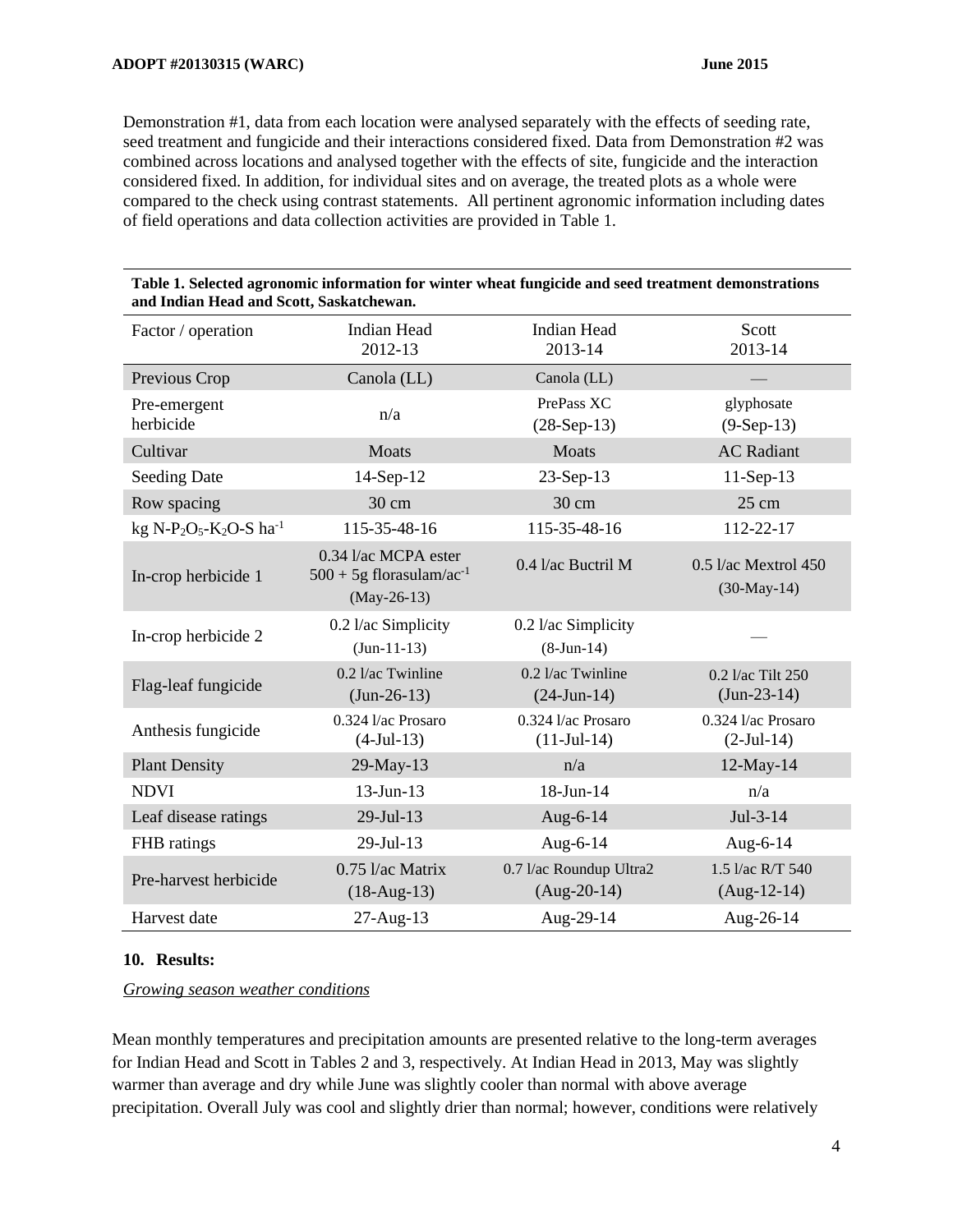warm and humid during early heading at the start of the month. August was very dry with close to normal temperatures. In 2014 at Indian Head, May was once again drier than normal with well above average temperatures. June was extremely wet and slightly cooler than average, July was dry and hot, and August was also very wet with close to normal temperatures. The very wet conditions in June and were conducive to the development of both leaf and head disease. At Scott, temperatures and precipitation amounts were close to normal for much of the growing season, although June was slightly cooler than normal and July received 178% of the long-term normal precipitation.

| Table 2. Mean monthly temperatures and precipitation amounts along with long-term (1981-2010)<br>averages for the 2013 and 2014 growing seasons at Indian Head, SK. |      |       |                                                     |        |              |
|---------------------------------------------------------------------------------------------------------------------------------------------------------------------|------|-------|-----------------------------------------------------|--------|--------------|
| Year                                                                                                                                                                | May  | June  | July                                                | August | Avg. / Total |
|                                                                                                                                                                     |      |       | -- Mean Temperature (°C) -------------------------- |        |              |
| 2014                                                                                                                                                                | 14.4 | 14.4  | 17.3                                                | 17.4   | 15.9         |
| 2013                                                                                                                                                                | 11.9 | 15.3  | 16.3                                                | 17.1   | 15.2         |
| Long-term                                                                                                                                                           | 10.8 | 15.8  | 18.2                                                | 17.4   | 15.6         |
|                                                                                                                                                                     |      |       |                                                     |        |              |
| 2014                                                                                                                                                                | 36.0 | 199.2 | 7.8                                                 | 142.2  | 385          |
| 2013                                                                                                                                                                | 17.1 | 103.8 | 50.4                                                | 6.1    | 177          |
| Long-term                                                                                                                                                           | 51.8 | 77.4  | 63.8                                                | 51.2   | 244          |

**Table 3. Mean monthly temperatures and precipitation amounts along with long-term (1981-2010) averages for the 2014 growing season at Scott, SK.**

| Year      | May                                     | June | July                                              | August | Avg. / Total |
|-----------|-----------------------------------------|------|---------------------------------------------------|--------|--------------|
|           |                                         |      | - Mean Temperature $({}^{\circ}C)$ -------------- |        |              |
| 2014      | 9.3                                     | 13.9 | 17.4                                              | 16.8   | 14.4         |
| Long-term | 10.8                                    | 15.3 | 17.1                                              | 16.5   | 14.9         |
|           | Precipitation (mm) -------------------- |      |                                                   |        |              |
| 2014      | 23.1                                    | 60.4 | 128                                               | 30.1   | 241.6        |
| Long-term | 36.3                                    | 61.8 | 72.1                                              | 45.7   | 215.9        |

#### *Demonstration #1: Seeding rates, seed treatments and fungicides*

#### Indian Head 2013

The seeding rate / seed treatment demonstration at Indian Head in 2013 had fewer treatments than those in 2014 with only two seeding rates (200 vs. 400 seeds m-2 ) and no foliar fungicide component. However, the results from this demonstration were more dramatic than anticipated and formed the basis for the more in-depth field demonstrations conducted in 2013. The overall tests of fixed effects (seeding rate, seed treatment) appear in the Appendices (Table 14). The main effects of both seeding rate and treatment were significant for all variables  $(P < 0.01)$  and the interaction between these factors was significant for plant density ( $P = 0.02$ ) and test weight ( $P = 0.05$ ) but not NDVI or yield ( $P = 0.14$ -0.51).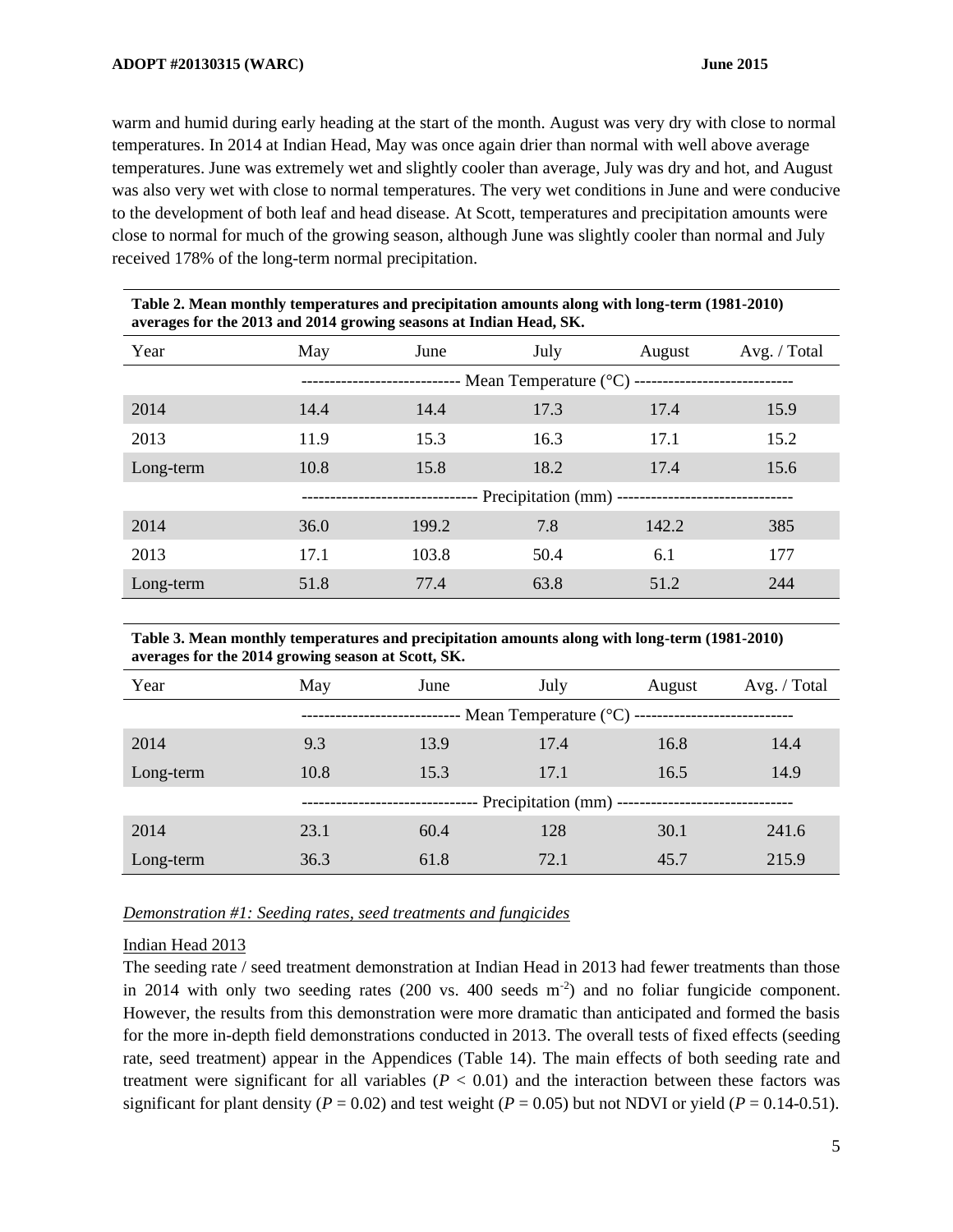At Indian head in 2012-13, the winter wheat did not emerge in the fall (due to very dry soil conditions) and plant densities were assessed in the spring after emergence was complete. The use of a seed treatment resulted in more than double the number of plants emerging in the spring from 115 plants  $m<sup>2</sup>$ (38% of viable seeds planted) on average to 257 plants  $m<sup>2</sup>$  (86%) with a fungicide seed treatment (Table 4). While the rate by treatment interaction was significant for spring plant density, the effects of seed treatment were similar regardless of seeding rate and, by far, the strongest populations were achieved with a combination of higher seeding rates and a seed treatment. The NDVI measurements are an indirect measure of the above-ground biomass of the crop canopy and were affected by both seed treatment and rate – early season NDVI increased by 31% with a seed treatment and by 21% by doubling the seeding rate. Both factors also had a substantial impact on seed yield with seed treatments increasing yields by 859 kg ha<sup>-1</sup> or 15% while doubling the seeding rate from 200 to 400 seeds  $m<sup>-2</sup>$ increased yield by 949 kg ha<sup>-1</sup> or 17%. Winter wheat test weight was significantly increased with both seed treatment (24%) and by seeding rate (16%); however, the interaction between these factors was such that, when a seed treatment was applied, there was little effect of seeding rate on test weight (Table 15). This indicates that the observed effects on test weight were primarily a function of the actually number of plants established, regardless of whether this was achieved with a seed treatment or higher seeding rate.

**Table 4. Mean winter wheat response variables as affected by fungicide, seed treatment and seeding rate (main effects) at Indian Head, SK in 2013 <sup>Z</sup> . Main effect means followed by the same letter do not**  significantly differ (Fisher's protected LSD test,  $P \le 0.05$ ).

|    | Main Effect                 | <b>Spring Density</b><br>(plants/ $m^2$ ) | <b>NDVI</b>        | Yield<br>(kg/ha) | Test Weight<br>(g/0.5 L) |
|----|-----------------------------|-------------------------------------------|--------------------|------------------|--------------------------|
|    | <b>Seed Treatment</b>       |                                           |                    |                  |                          |
| 1) | Untreated                   | 115h                                      | 0.216 <sub>b</sub> | 5567 b           | 399.9 <sub>b</sub>       |
| 2) | Treated <sup>Y</sup>        | 257a                                      | 0.283a             | 6426 a           | 409.5a                   |
|    | S.E.                        | 12.5                                      | 0.015              | 323.0            | 2.27                     |
|    | Seeding Rate                |                                           |                    |                  |                          |
| 1) | $200$ seeds m <sup>-2</sup> | 127h                                      | 0.227 <sub>b</sub> | 5522 h           | 401.2 <sub>b</sub>       |
| 2) | $400$ seeds $m^{-2}$        | 244 a                                     | 0.272a             | 6471 a           | 407.8a                   |
|    | S.E.                        | 12.5                                      | 0.015              | 323.0            | 2.27                     |

 $Z$ All plots received 0.2 l/ac Twinline at the flag leaf stage and 0.324 l/ac Prosaro 250 EC at anthesis

<sup>Y</sup>325 ml/100 kg seed Raxil Pro

#### Indian Head 2014

In 2013-14, this demonstration was expanded to include an additional, more typical, seeding rate of 300 seeds m<sup>-2</sup> and also a foliar fungicide component to investigate potential interactions between seeding rate, seed treatment and foliar fungicides. The overall tests of fixed effects for this site-year are presented in Table 16 in the Appendices. Foliar fungicide affected yield  $(P = 0.014)$ , test weight and TKW (*P* < 0.01) but, as expected, not NDVI (fungicide treatments had not yet been applied at time of NDVI measurements). Seed treatment affected early season NDVI (*P* = 0.006) and yield (*P* = 0.044) but not test weight or TKW ( $P = 0.64$ -0.67). Seeding rate affected NDVI ( $P < 0.001$ ), yield ( $P = 0.02$ ) and, to a lesser extent, test weight ( $P = 0.053$ ) but had no impact on TKW ( $P = 0.71$ ). The effects of all two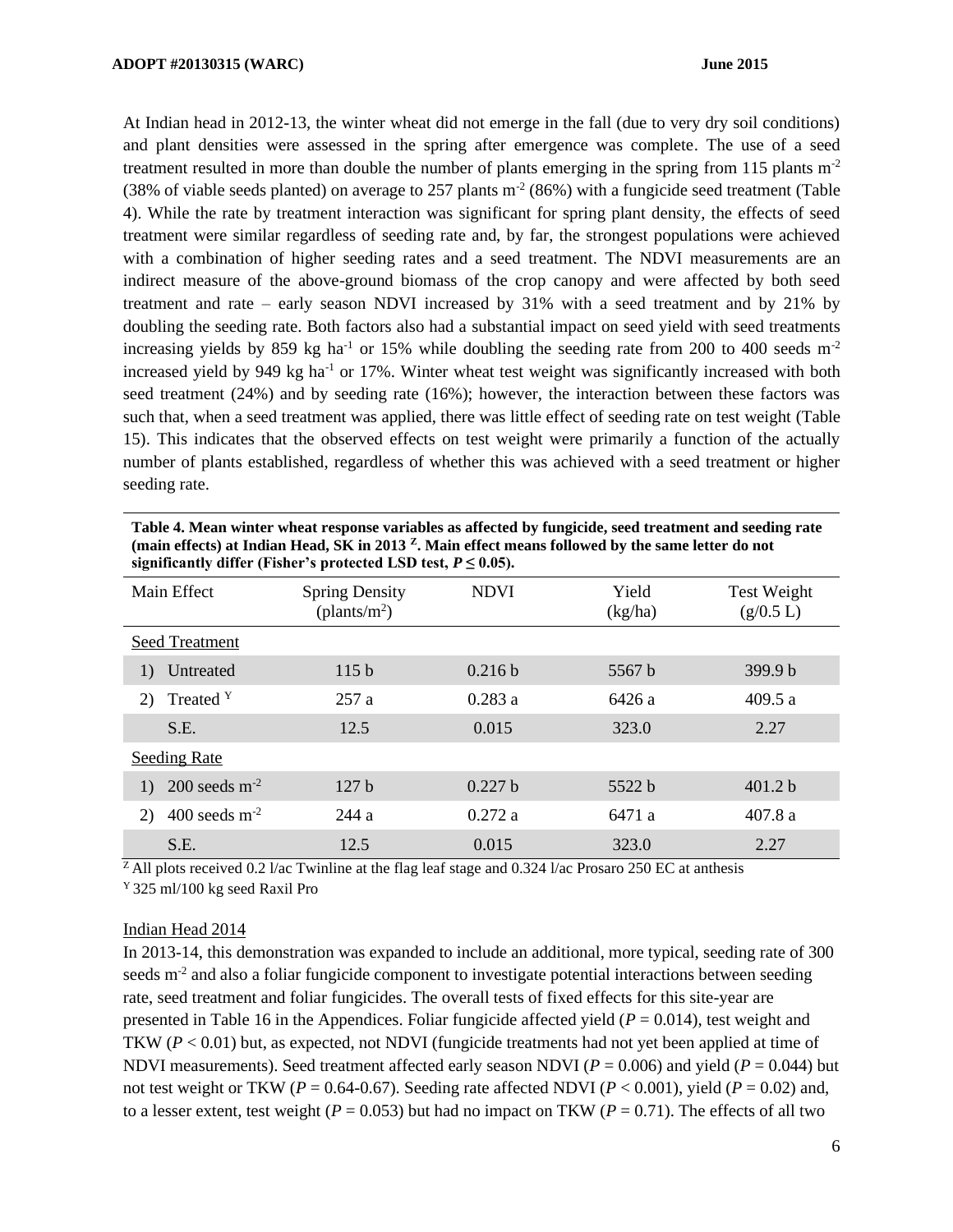and three-way interactions were generally not significant with the exception of the fungicide by seeding rate (F x R) effect on TKW ( $P = 0.023$ ).

With strong emergence in the fall despite being seeded relatively late, the winter wheat establishment conditions at Indian Head in 2013-14 were much more typical than in the previous season. The use of a seed treatment resulted in a small but significant increase in NDVI of 6% relative to untreated seed while doubling the seeding rate from 200 to 400 seeds m<sup>-2</sup> resulted in a larger increase of nearly 19% (Table 5). These results are more typical of what growers might expect to encounter under more normal seeding conditions as opposed to the more dramatic effects of seed treatment observed the previous season. Grain yields were also increased significantly with both seed treatment (2.1%) and by doubling the seeding rate (2.4%), but the increases were nowhere near the magnitude observed the previous year under less favourable conditions for emergence. Of the factors evaluated, foliar fungicide had the greatest impact on winter yield with an overall average increase of 14% when fungicide was applied at both the flag-leaf stage and anthesis. Test weight was not affected by seed treatment at Indian Head in 2014 but was there was a marginally significant reduction in test weight at the lowest seeding rate relative to the two higher rates. The application of foliar fungicides resulted in an average test weight increase of 18% and a 10.6% increase in TKW. The significant fungicide by seeding rate  $(F \times R)$ interaction for TKW was due to a slight reduction in TKW with increasing seeding rate that was observed in the absence of foliar fungicide but not when fungicides were applied (Table 6). All individual treatment means for Indian Head, 2014 are provided in the Appendices (Table 17).

|    | $\frac{1}{2}$ and $\frac{1}{2}$ is protected ESD test, $\frac{1}{2}$ = 0.00 p |             |                  |                                 |                                        |  |
|----|-------------------------------------------------------------------------------|-------------|------------------|---------------------------------|----------------------------------------|--|
|    | Main Effect                                                                   | <b>NDVI</b> | Yield<br>(kg/ha) | <b>Test Weight</b><br>(g/0.5 L) | <b>TKW</b><br>$(g/1000 \text{ seeds})$ |  |
|    | Fungicide                                                                     |             |                  |                                 |                                        |  |
| 1) | Untreated                                                                     | 0.372a      | 4654 b           | 392.2 b                         | 31.2 <sub>b</sub>                      |  |
| 2) | Treated <sup>Z</sup>                                                          | 0.367a      | 5346 a           | 399.3 a                         | 34.5 a                                 |  |
|    | S.E.                                                                          | 0.020       | 142.9            | 1.21                            | 0.25                                   |  |
|    | <b>Seed Treatment</b>                                                         |             |                  |                                 |                                        |  |
| 3) | Untreated                                                                     | 0.358 b     | 4947 b           | 395.6 a                         | 32.8a                                  |  |
| 4) | Treated Y                                                                     | 0.380a      | 5053 a           | 395.9 a                         | 32.9a                                  |  |
|    | S.E.                                                                          | 0.016       | 104.1            | 1.12                            | 0.23                                   |  |
|    | <b>Seeding Rate</b>                                                           |             |                  |                                 |                                        |  |
| 3) | $200$ seeds $m-2$                                                             | 0.328 b     | 4898 b           | 394.6 <sub>b</sub>              | 33.0a                                  |  |
| 4) | $300$ seeds $m^{-2}$                                                          | 0.392 a     | 5086 a           | 396.2 a                         | 32.8a                                  |  |
|    | 5) 400 seeds $m^{-2}$                                                         | 0.388a      | 5015 ab          | 396.4 a                         | 32.8a                                  |  |
|    | S.E.                                                                          | 0.017       | 107.1            | 1.16                            | 0.26                                   |  |

**Table 5. Least squares means for main effects of fungicide, seed treatment and seeding rate on winter wheat at Indian Head, SK in 2014. Main effect means followed by the same letter do not significantly differ (Fisher's protected LSD test;** *P* **≤ 0.05).**

 $^{2}$ 0.2 l/ac Twinline at the flag leaf stage and 0.324 l/ac Prosaro 250 EC at anthesis

 $Y$ 325 ml/100 kg seed Raxil Pro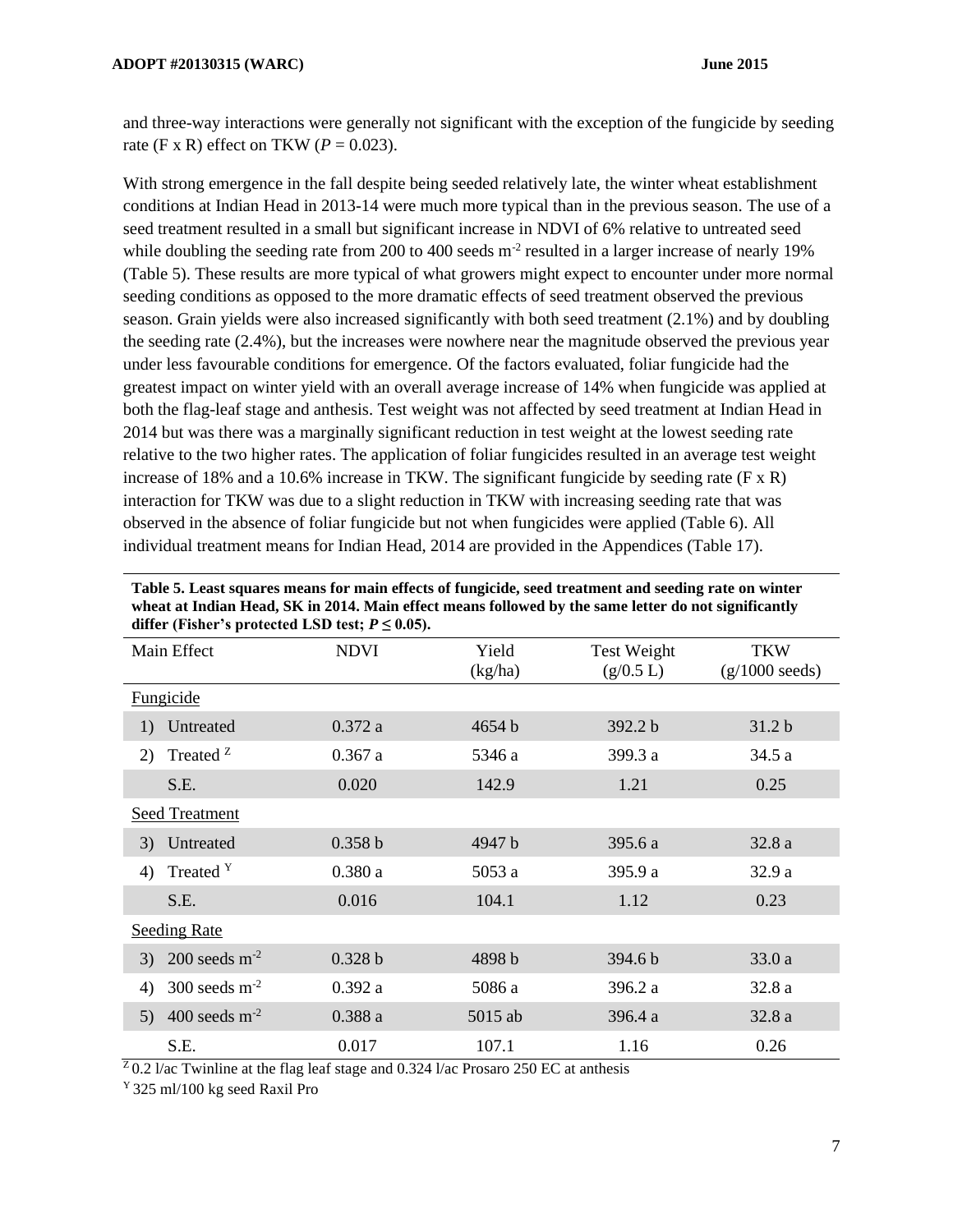**Table 6. Foliar fungicide and seeding rate effects on winter wheat thousand kernel weight (TKW) at Indian Head, SK in 2014. Values followed by the same letter do not significantly differ (Fisher's protected LSD test;**  $P \leq 0.05$ )

| Foliar Fungicide | <b>Seeding Rate</b><br>$(s{\rm eeds/m^2})$ | <b>TKW</b><br>$(g/1000 \text{ seeds})$ |
|------------------|--------------------------------------------|----------------------------------------|
| no               | <b>200</b>                                 | 31.9 <sub>b</sub>                      |
| no               | 300                                        | 31.1 bc                                |
| no               | 400                                        | 30.8c                                  |
| yes              | 200                                        | 34.2a                                  |
| yes              | 300                                        | 34.6a                                  |
| yes              | 400                                        | 34.9a                                  |
| S.E.             |                                            | 0.36                                   |

#### Scott 2014

The results of the overall tests of fixed effects for Scott 2014 are provided in the Appendices (Table 18). Spring plant densities affected both seed treatment and seeding rates  $(P < 0.001)$ , yield was affected by foliar fungicide ( $P < 0.001$ ) and seed treatment ( $P = 0.034$ ) but not seeding rate ( $P = 0.205$ ). Test weight and TKW were both affected by foliar fungicide ( $P < 0.001$ ) but not seed treatment ( $P = 0.54$ -0.85) or seeding rate ( $P = 0.10$ -0.23). The only significant interaction between factors was a three way ( $F \times T \times T$ ) R) interaction for plant density; however, this may have been due to chance as the T x R interaction was not significant and fungicides had not yet been applied at the time plant densities were measured.

Similar to Indian Head in 2012, conditions were dry at seeding and through the remainder of the fall at Scott in 2013. Under these conditions, seed treatments resulted in a significant increase in the number of plants established, with an average increase of 30 plants m<sup>-2</sup>, or 30% relative to untreated seed. As expected, higher seeding rates also resulted in more plants established with an average of 91 plants m<sup>-2</sup> at the 200 seeds m<sup>-2</sup> rate increasing to 125-133 seeds m<sup>-2</sup> when seeding rates of 300-400 seeds m<sup>-2</sup> were used. Consistent with the previously discussed sites, seed treatments resulted in significantly higher grain yields and the magnitude of the increase was 408 kg ha<sup>-1</sup>, or 9%. At this location, the effect of seeding rate was not significant and, with no interactions between seed treatment and rate; the benefits of the seed treatments appeared to be independent of seeding rate. Again, the single factor that had the greatest impact on winter wheat yield was foliar fungicide with an average overall increase of 29% with fungicide relative to the unsprayed plots. While test weight or TKW were not affected by seeding rate or seed treatment, they were increased by 3.3 and 9.1%, respectively, with foliar fungicide applications. All individual treatment means are provided in Table 19 of the Appendices.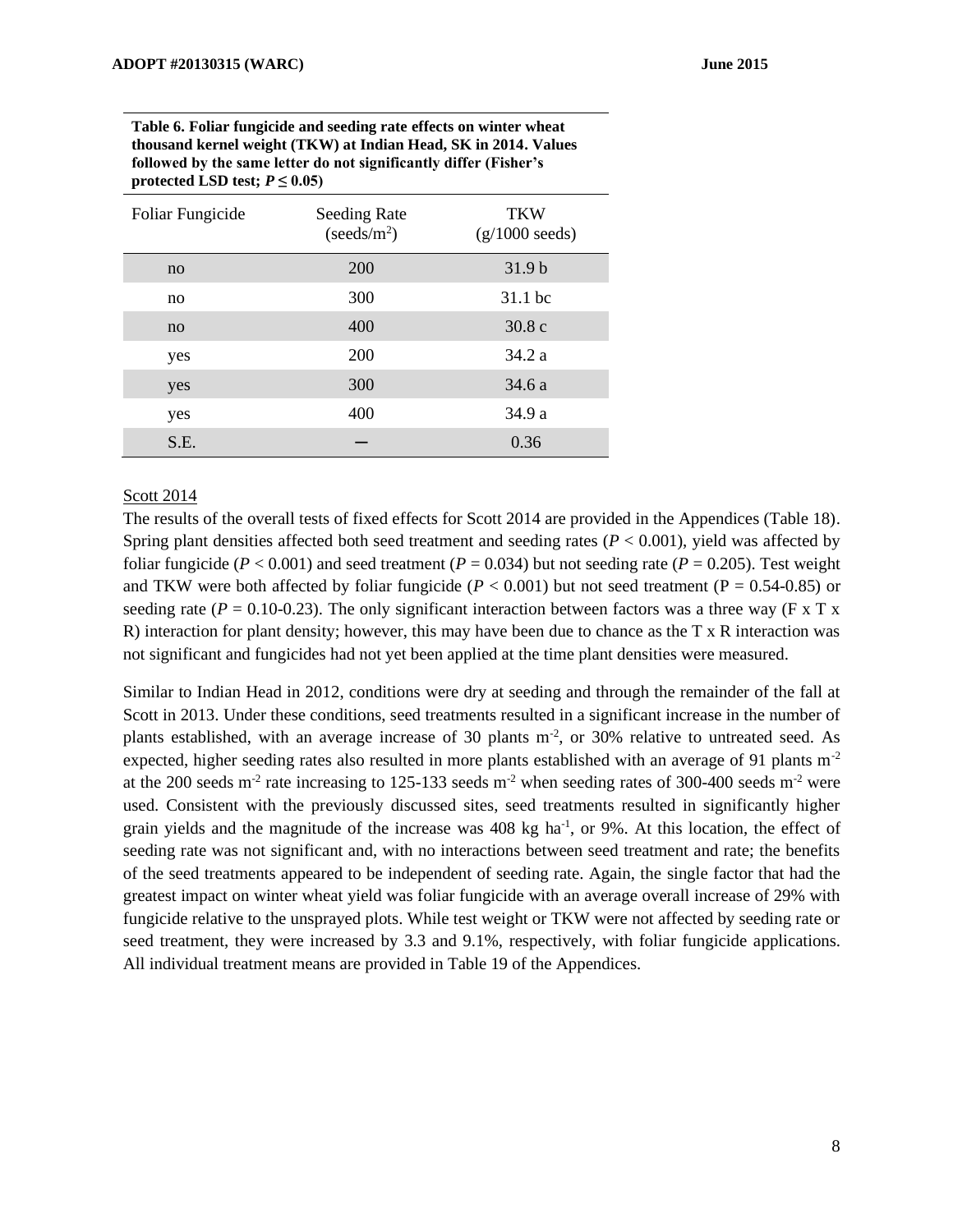|    | $\mu$ isner s protected LSD test, $\iota = 0.05\mu$ |                                           |                  |                                 |                                        |  |
|----|-----------------------------------------------------|-------------------------------------------|------------------|---------------------------------|----------------------------------------|--|
|    | Main Effect                                         | <b>Spring Density</b><br>(plants/ $m^2$ ) | Yield<br>(kg/ha) | <b>Test Weight</b><br>(g/0.5 L) | <b>TKW</b><br>$(g/1000 \text{ seeds})$ |  |
|    | <b>Fungicide</b>                                    |                                           |                  |                                 |                                        |  |
| 3) | Untreated                                           | 113a                                      | 4144 b           | 384.9 b                         | 35.0 <sub>b</sub>                      |  |
| 4) | Treated <sup>Z</sup>                                | 120 a                                     | 5342 a           | 397.6 a                         | 38.2 a                                 |  |
|    | S.E.                                                | 14.6                                      | 427.5            | 2.17                            | 0.66                                   |  |
|    | <b>Seed Treatment</b>                               |                                           |                  |                                 |                                        |  |
| 5) | Untreated                                           | 101 <sub>b</sub>                          | 4539 b           | 390.9 a                         | 36.6 a                                 |  |
| 6) | Treated Y                                           | 131 a                                     | 4947 a           | 391.6 a                         | 36.6 a                                 |  |
|    | S.E.                                                | 14.6                                      | 427.5            | 2.17                            | 0.66                                   |  |
|    | <b>Seeding Rate</b>                                 |                                           |                  |                                 |                                        |  |
| 6) | $200$ seeds m <sup>-2</sup>                         | 91 <sub>b</sub>                           | 4617a            | 390.7 a                         | 36.8 a                                 |  |
| 7) | $300$ seeds m <sup>-2</sup>                         | 125a                                      | 4632 a           | 390.4 a                         | 36.2a                                  |  |
| 8) | $400$ seeds m <sup>-2</sup>                         | 133a                                      | 4981 a           | 392.6 a                         | 36.7 a                                 |  |
|    | S.E.                                                | 15.1                                      | 437.3            | 2.24                            | 0.67                                   |  |

**Table 7. Least squares means for main effects of fungicide, seed treatment and seeding rate on winter wheat at Scott, SK in 2014. Values within a column followed by the same letter do not significantly differ (Fisher's protected LSD test;** *P* **≤ 0.05).**

 $z_{0.2}$   $\alpha$  1/ac Twinline at the flag leaf stage and 0.324 1/ac Prosaro 250 EC at anthesis

 $Y$  325 ml/100 kg seed Raxil Pro

## *Demonstration #2: Foliar fungicide application timings*

Again, the purpose of Demonstration #2 to more thoroughly investigate winter wheat response to varying foliar fungicide products and application times to determine and demonstration which of these provide the greatest benefit. With a relatively simple design and identical treatments at all sites, all data from Demonstration #2 was combined and analyzed together. The overall effects of fixed effects (site, treatment, site x treatment) are presented in the Appendices (Table 20). The variables included in the analyses were leaf disease ratings, fusarium head blight (FHB) index, incidence and severity, grain yield, test weight and TKW. All variables except for FHB incidence (the percentage of heads infected) and FHB severity (average spike area affected amongst infected heads) were affected by fungicide treatment ( $P \leq 0.05$ ). With the exception of leaf disease (where the timings of the ratings differed amongst sites) and FHB index, there were no interactions between site and treatment indicating that the response to the treatments was generally similar at all sites. Since all of the data were analyzed and presented together, the results will be discussed one factor at a time.

Leaf disease severity was rated according to the McFadden scale (Table 13) on a scale of 0-12 whereby, at a rating of 12, 26-50% of the flag leaf is affected by disease. At Indian Head, where the plots were rated during the milk stage (late enough to take into account effects of both fungicide applications), disease severity levels were always highest in the check. In 2013, mean ratings were similar amongst all of the treated plots while, in 2014, leaf disease severity was lowest when fungicide application was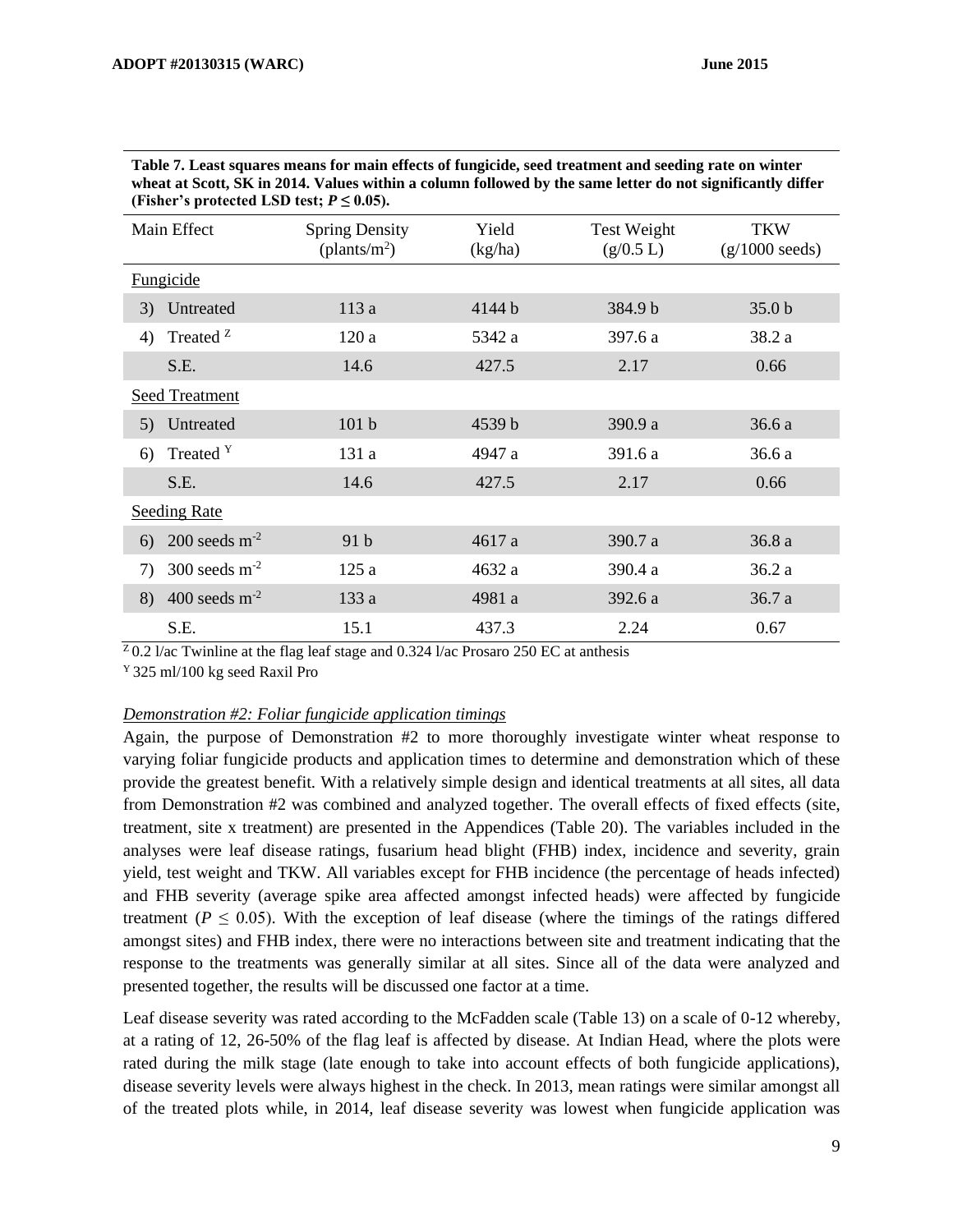lowest when a fungicide was applied at anthesis and intermediate when only the flag-leaf application was applied. This may be due to the wet conditions (and higher disease pressure) that occurred relatively late in the season at Indian Head in 2014 compared to the previous year which was relatively wet early in the season but became much drier into late June / early July. At Scott, only the treatments that received a flag leaf application of fungicide showed significantly reductions in leaf disease; however, the ratings at this site were completed at a time when benefits to the later applications would not yet be expected. At Indian Head with the ratings completed later, the later of the two fungicide applications typically resulted equal or even superior protection of the flag leaf late in the season. Contrasts comparing the combined fungicide treatments to the check were significant  $(P < 0.001)$  in all cases.

| Table 8. Mean winter wheat leaf disease severity as affected by foliar fungicide treatments. Least squares<br>means followed by the same letter do not significantly differ (Fisher's protected LSD test, $P \le 0.05$ ). |                                                           |                  |                   |                  |  |
|---------------------------------------------------------------------------------------------------------------------------------------------------------------------------------------------------------------------------|-----------------------------------------------------------|------------------|-------------------|------------------|--|
| Treatment                                                                                                                                                                                                                 | Indian Head (13)                                          | Indian Head (14) | Scott $(14)$      | Average          |  |
|                                                                                                                                                                                                                           | -- McFadden Scale (1-12) -------------------------------- |                  |                   |                  |  |
| Check<br>1)                                                                                                                                                                                                               | 10.2 <sub>b</sub>                                         | 10.9a            | $7.5$ def         | 9.5a             |  |
| Flag Leaf<br>2)                                                                                                                                                                                                           | 7.6 de                                                    | 9.6c             | $6.9$ fg          | 8.0 <sub>b</sub> |  |
| Anthesis<br>3)                                                                                                                                                                                                            | $7.5$ de                                                  | 7.9 <sub>d</sub> | $7.3 \text{ efg}$ | 7.6c             |  |
| Dual<br>4)                                                                                                                                                                                                                | 6.8 g                                                     | 7.7 de           | 6.8 <sub>g</sub>  | 7.1 d            |  |
| Std. Error                                                                                                                                                                                                                | 0.18                                                      | 0.17             | 0.21              | 0.11             |  |
|                                                                                                                                                                                                                           |                                                           |                  |                   |                  |  |
| Check vs Rest                                                                                                                                                                                                             | < 0.001                                                   | < 0.001          | < 0.001           | < 0.001          |  |

The FHB index is the product of the overall percentage of infected heads (FHB incidence) and the percent area affected amongst the infected heads (FHB severity) and therefore is an appropriate indicator of the overall severity of fusarium head blight within the plots. Overall, the fusarium pressure was highest at Indian Head in 2014 followed by Indian Head in 2013 and then Scott in 2014 (Table 9). At Indian Head in 2013, FHB was present but at relatively low levels and the treatment effects were not statistically significant for FHB index, incidence (Table 21), or severity (Table 22). There was however, a slight numerical reduction when fungicide was at anthesis. In 2014, under higher disease pressure, FHB index was significantly reduced from 7.8 to 2.9-3.8 with an appropriately timed fungicide application (early heading / anthesis). While FHB incidence was not significantly affected by the fungicide treatments (Table 21), the average severity was reduced from over 70% to approximately 50% with fungicide applied at heading. As expected, fungicide applied at the flag-leaf stage does not target and did not affect FHB index, incidence or severity. At Scott, there was very little visual evidence of FHB infection and, consequently, there no significant treatment effects or notable trends in this data at that location.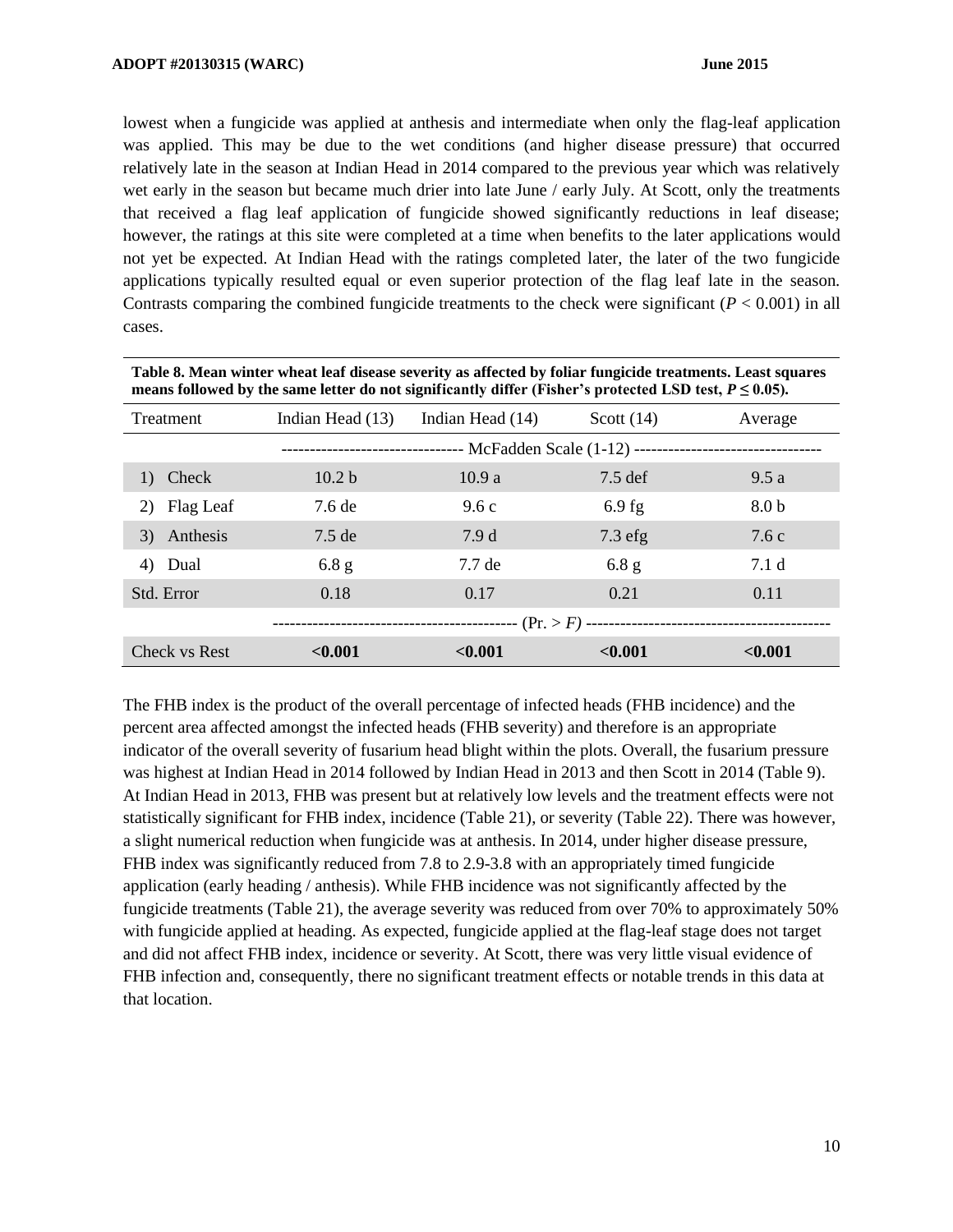| Treatment       | Indian Head (13)  | Indian Head (14)  | Scott $(14)$      | Average           |
|-----------------|-------------------|-------------------|-------------------|-------------------|
|                 |                   |                   |                   |                   |
| Check<br>1)     | 1.5 <sub>bc</sub> | 7.8 a             | $0.04$ d          | 3.13a             |
| Flag Leaf<br>2) | 1.6 <sub>bc</sub> | 7.6a              | 0.28d             | 3.17a             |
| Anthesis<br>3)  | 1.1c              | 2.9 <sub>bc</sub> | 0.07d             | 1.59 <sub>b</sub> |
| 4)<br>Dual      | $0.7$ cd          | 3.8 <sub>b</sub>  | 0.21 <sub>d</sub> | 1.34 <sub>b</sub> |
| Std. Error      | 0.34              | 1.09              | 0.09              | 0.383             |
|                 |                   |                   |                   |                   |
| Check vs Rest   | 0.335             | 0.023             | 0.132             | 0.020             |

**Table 9. Mean winter wheat fusarium head blight (FHB) index as affected by foliar fungicide treatments. Least squares means followed by the same letter do not significantly differ (Fisher's protected LSD test, P ≤ 0.05).**

Mean winter wheat yields for the fungicide treatments at each of the individual sites are presented in Table 10; however, the site by treatment interaction was not significant for yield and therefore the response to fungicide treatments was similar at all sites. Yields were high at all locations and, focussing solely on grain yield, all fungicide applications resulted in a significant increase averaging 19% across the three locations. Averaged across all of the treatments where fungicides were applied, the mean increase where 15% (*P* < 0.001), 11% (*P* = 0.011) and 37% (*P* < 0.001) at Indian Head 2013, 2014 and Scott 2014, respectively. The absolute values of the mean increases ranged from 867-1412 kg ha<sup>-1</sup> and there were no significant differences amongst any of the treatments where a fungicide was applied nor were there any indications of a benefit of a dual over a single application of fungicide.

**Table 10. Mean winter wheat grain yield as affected by foliar fungicide treatments. Least squares means followed by the same letter do not significantly differ (Fisher's protected LSD test,**  $P \le 0.05$ **).** 

| Treatment       | Indian Head (13)  | Indian Head (14)               | Scott $(14)$ | Average |  |  |
|-----------------|-------------------|--------------------------------|--------------|---------|--|--|
|                 |                   | ------------------------------ |              |         |  |  |
| Check<br>1)     | $6000 \text{ cd}$ | 5294 d                         | 3831 e       | 5042 h  |  |  |
| Flag Leaf<br>2) | 6747 ab           | 5855 abc                       | 5112 cd      | 5905 a  |  |  |
| Anthesis<br>3)  | 6850 ab           | 5733 bcd                       | 5425 cd      | 6003a   |  |  |
| 4)<br>Dual      | 7004 a            | $6074$ abc                     | 5193 cd      | 6090 a  |  |  |
| Std. Error      |                   |                                |              | 246.5   |  |  |
|                 |                   |                                |              |         |  |  |
| Check vs Rest   | < 0.001           | 0.011                          | < 0.001      | < 0.001 |  |  |

Test weight was affected by site  $(P < 0.001)$  and fungicide treatment  $(P < 0.001)$  but again with no site by treatment interaction ( $P = 0.183$ ; Table 20). Mean test weights for each of the treatments for the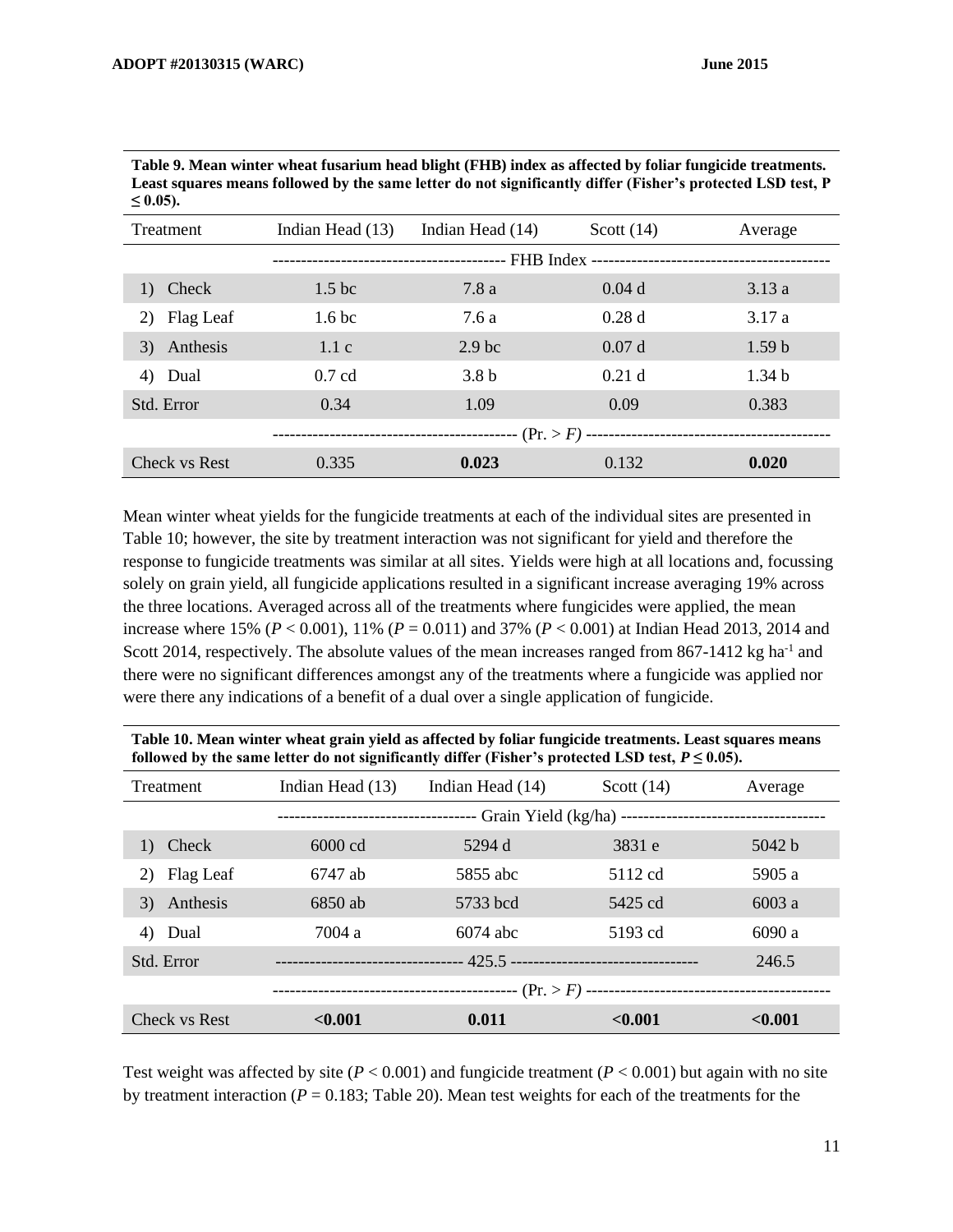individual and combined sites are presented in Table 11. Averaged across all sites, the flag-leaf application on its own resulted in a slight but significant (0.8%) increase in test weight and a tendency for the highest test weights when fungicide was applied during heading (1.6%). Again, the check versus rest contract was significant in all possible cases  $(P < 0.001 - 0.025)$ .

| Table 11. Mean winter wheat test weight as affected by foliar fungicide treatments. Least squares means<br>followed by the same letter do not significantly differ (Fisher's protected LSD test, $P \le 0.05$ ). |                    |                   |              |                    |  |
|------------------------------------------------------------------------------------------------------------------------------------------------------------------------------------------------------------------|--------------------|-------------------|--------------|--------------------|--|
| Treatment                                                                                                                                                                                                        | Indian Head (13)   | Indian Head (14)  | Scott $(14)$ | Average            |  |
|                                                                                                                                                                                                                  |                    |                   |              |                    |  |
| Check<br>1)                                                                                                                                                                                                      | 405.2 <sub>b</sub> | 395.0 d           | 388.9 e      | 396.4c             |  |
| Flag Leaf<br>2)                                                                                                                                                                                                  | 406.1 <sub>b</sub> | 397.8 c           | 395.0 cde    | 399.6 <sub>b</sub> |  |
| Anthesis<br>3)                                                                                                                                                                                                   | 410.6a             | $400.1 \text{ c}$ | 396.3 cde    | $402.5$ ab         |  |
| 4)<br>Dual                                                                                                                                                                                                       | 411.0a             | $400.1 \text{ c}$ | 397.1 cd     | 402.6a             |  |
| Std. Error                                                                                                                                                                                                       | 1.32               | 0.93              | 2.68         | 1.046              |  |
|                                                                                                                                                                                                                  |                    |                   |              |                    |  |
| Check vs Rest                                                                                                                                                                                                    | 0.009              | < 0.001           | 0.025        | < 0.001            |  |

Thousand kernel weights (TKW) were measured at both locations in 2014 and the results were similar to those observed for test weight with an overall increase with fungicide that was most profound in the treatments where a fungicide was applied at heading. Averaged across the two sites, the flag leaf application on its resulted in a 6% increase in TKW while the application at heading resulted in an 8% increase and the mean increase in TKW with a dual application was 10% over the check.

| $0.05$ ). | Table 12. Mean winter wheat thousand kernel weight as affected by foliar fungicide treatments. Least<br>squares means followed by the same letter do not significantly differ (Fisher's protected LSD test, $P \leq$ |                    |              |          |  |  |
|-----------|----------------------------------------------------------------------------------------------------------------------------------------------------------------------------------------------------------------------|--------------------|--------------|----------|--|--|
| Treatment | Indian Head $(13)$                                                                                                                                                                                                   | Indian Head $(14)$ | Scott $(14)$ | A verage |  |  |

| Treatment       | Indian Head (13) | Indian Head (14)  | Scott $(14)$ | Average   |
|-----------------|------------------|-------------------|--------------|-----------|
|                 |                  |                   |              |           |
| Check<br>1)     |                  | 32.5d             | 34.6 bc      | 33.5 c    |
| Flag Leaf<br>2) |                  | 33.5 cd           | 37.6a        | 35.5 b    |
| Anthesis<br>3)  |                  | 34.7 <sub>b</sub> | 37.8 a       | $36.2$ ab |
| 4)<br>Dual      |                  | 35.0 <sub>b</sub> | 38.7 a       | 36.8a     |
| Std. Error      |                  | 0.39              | 0.48         | 0.31      |
|                 |                  |                   |              |           |
| Check vs Rest   |                  | < 0.001           | < 0.001      | < 0.001   |

## *Extension and Acknowledgement*

At Indian Head, the winter wheat site and these trials in particular were a formal stop at the Indian Head Crop Management Field Day on July 22. Agronomists from IHARF and Ducks Unlimited led a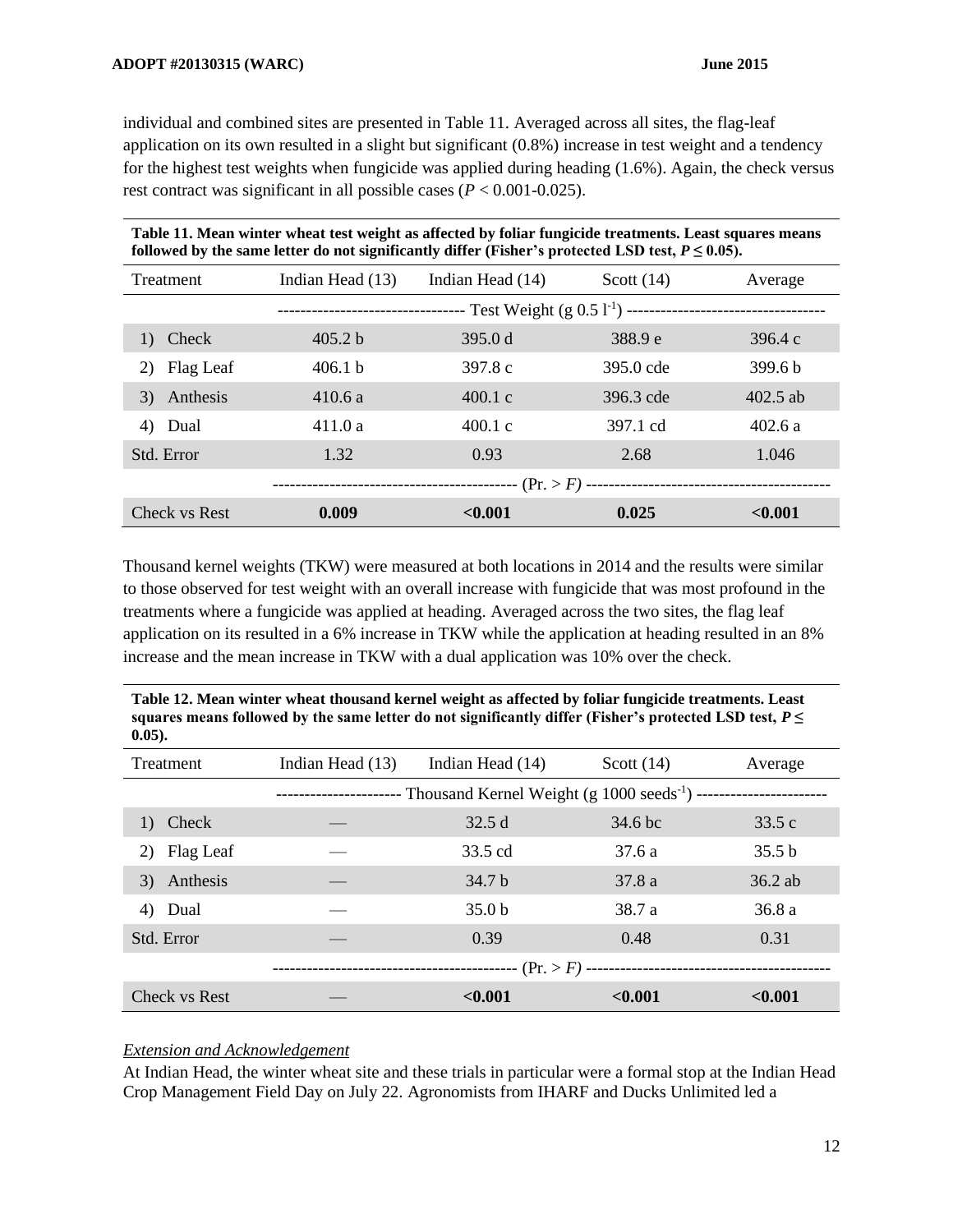discussion of the opportunities and challenges associated with winter wheat production and discussed best management practices for this crop, particularly with regard to N fertility and disease management, which were the subject of 2013-14 ADOPT projects. The tour was attended by over 200 producers and industry representatives and signs were in place to identify treatments and acknowledge the support of the Agricultural Demonstrations of Technologies and Practices (ADOPT) program. At Scott, these trials were shown at WARC's annual summer field day on July 17 which was attended by approximately 175 producers and agronomists / industry representatives with Brian Beres and Lyze Boivert invited to discuss the practices being demonstrated. Results from this project will be made available in the 2014 IHARF Annual Report (available online) and also made available through a variety of other media (i.e. oral presentations, popular agriculture press, fact sheets, etc.).

## **11. Conclusions and Recommendations**

This project has demonstrated the potential merits of seed treatments and foliar fungicides for optimizing stand establishment and minimizing the impacts of leaf and head disease on winter wheat yield and quality. Focussing on establishment, increasing seeding rates is a reliable method of enhancing plant winter wheat stands; however, the additional seed costs must be weighed against the potential yield gains. Seed treatments are a reasonably low cost tool that protect against seed decay and diseases and can help the crop get off to as strong a start as possible thereby increasing the likelihood of successful overwintering. The response to seed treatments in these trials was remarkably strong with significant impacts on crop establishment (plant density and/or NDVI) and grain yield at all three sites. While the response observed at the two sites in 2014 was probably more typical, the very strong response at Indian Head in 2013 was particularly interesting. At this site, winter wheat was planted into extremely dry soil and did not emerge (or possibly even germinate) until the following spring. Under these conditions, plant densities were doubled with seed treatments and grain yields were increased by 15%. At Scott, the yield increase was 9% and at Indian Head in 2014 it was 2%. Our results support the recommendation that winter wheat producers seed at rates of approximately 300 seeds m<sup>-2</sup> or higher and consider treated seed to increase the likelihood of strong establishment and overwintering, particularly under stressful conditions. Once the crop is established, foliar fungicides may be required for the winter wheat yield potential by reducing the impact of leaf and head diseases on yield, growth and quality. In these particular sites, yield increases with foliar fungicide ranged from 11-37% and there were no differences in yield amongst any of the treatments where a fungicide was applied. Fungicides applications tended to result in higher test weights and thousand seed weights, with the most consistent benefits observed when applied at anthesis. Furthermore, while both fungicide application times tended to reduce leaf disease, only the later of the two can reduce FHB infection and reduce the potential for grade reduction in pressure is high. Consequently, unless disease pressure is particularly high early in the season and already progressed to the upper canopy at the time of flag leaf emergence, producers may be better off deferring application until heading and choosing a product that is also registered for control of fusarium head blight. There were no cases where a dual application was a significant improvement over a single application and such products (i.e. Prosaro, Caramba, etc.) also protect against leaf disease. Consequently, under moderate disease pressure, fungicides applied at early heading are likely to provide the most consistent yield and quality benefits.

## **Supporting Information**

#### *12.* **Acknowledgements:**

The project was supported by the Agricultural Demonstration of Practices and Technologies (ADOPT) initiative under the Canada-Saskatchewan Growing Forward 2 bi-lateral agreement. Acknowledgement of the Saskatchewan Ministry of Agriculture's support for this demonstration will be included as part of

\_\_\_\_\_\_\_\_\_\_\_\_\_\_\_\_\_\_\_\_\_\_\_\_\_\_\_\_\_\_\_\_\_\_\_\_\_\_\_\_\_\_\_\_\_\_\_\_\_\_\_\_\_\_\_\_\_\_\_\_\_\_\_\_\_\_\_\_\_\_\_\_\_\_\_\_\_\_\_\_\_\_\_\_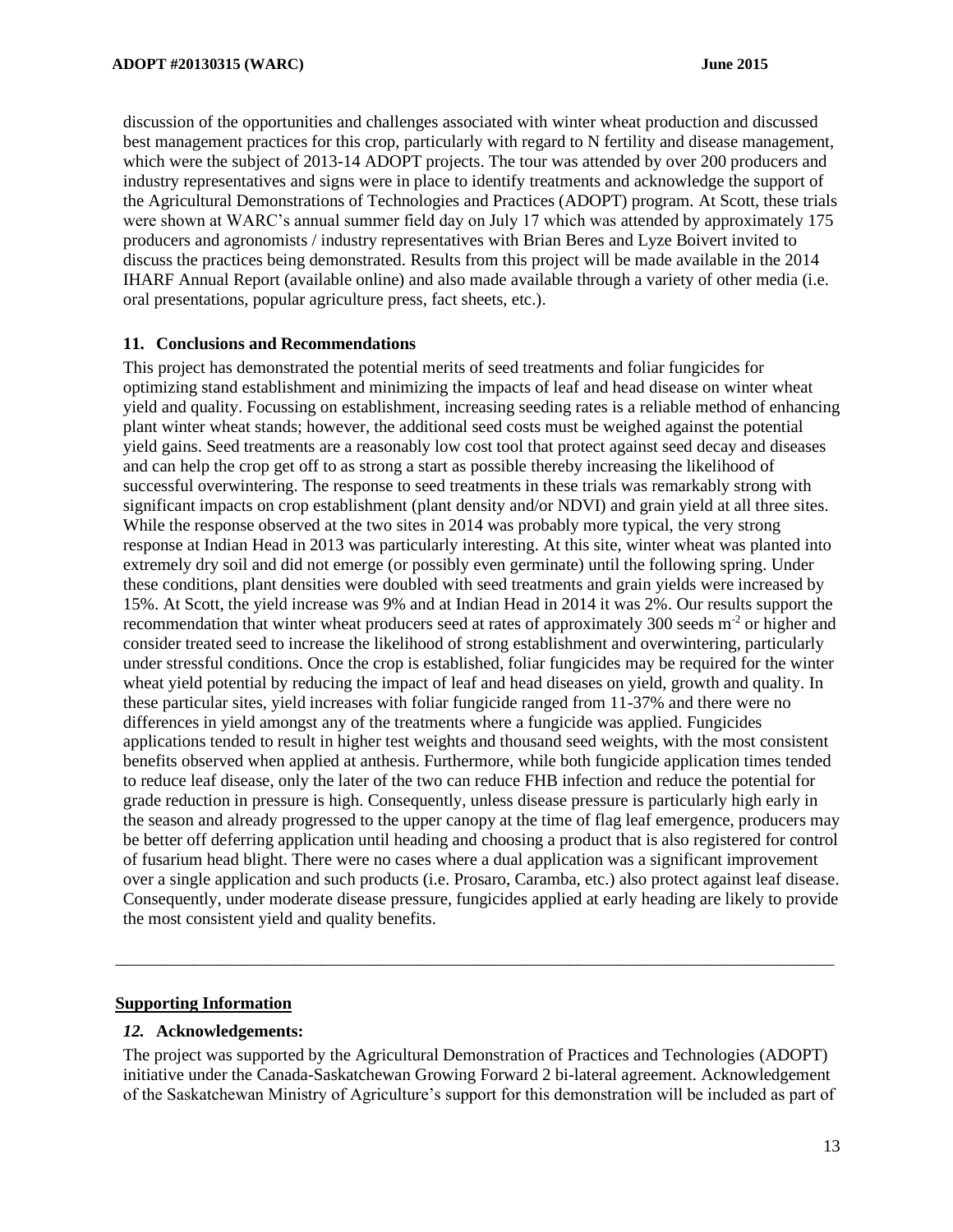all written reports and oral presentations that arise from this work. The crop protection productions evaluated in this demonstration were provided in-kind by BASF and Bayer CropScience and seed was sourced and provided in-kind by Ducks Unlimited. In 2013 at Indian Head, financial support for the field demonstrations was provided by Ducks Unlimited.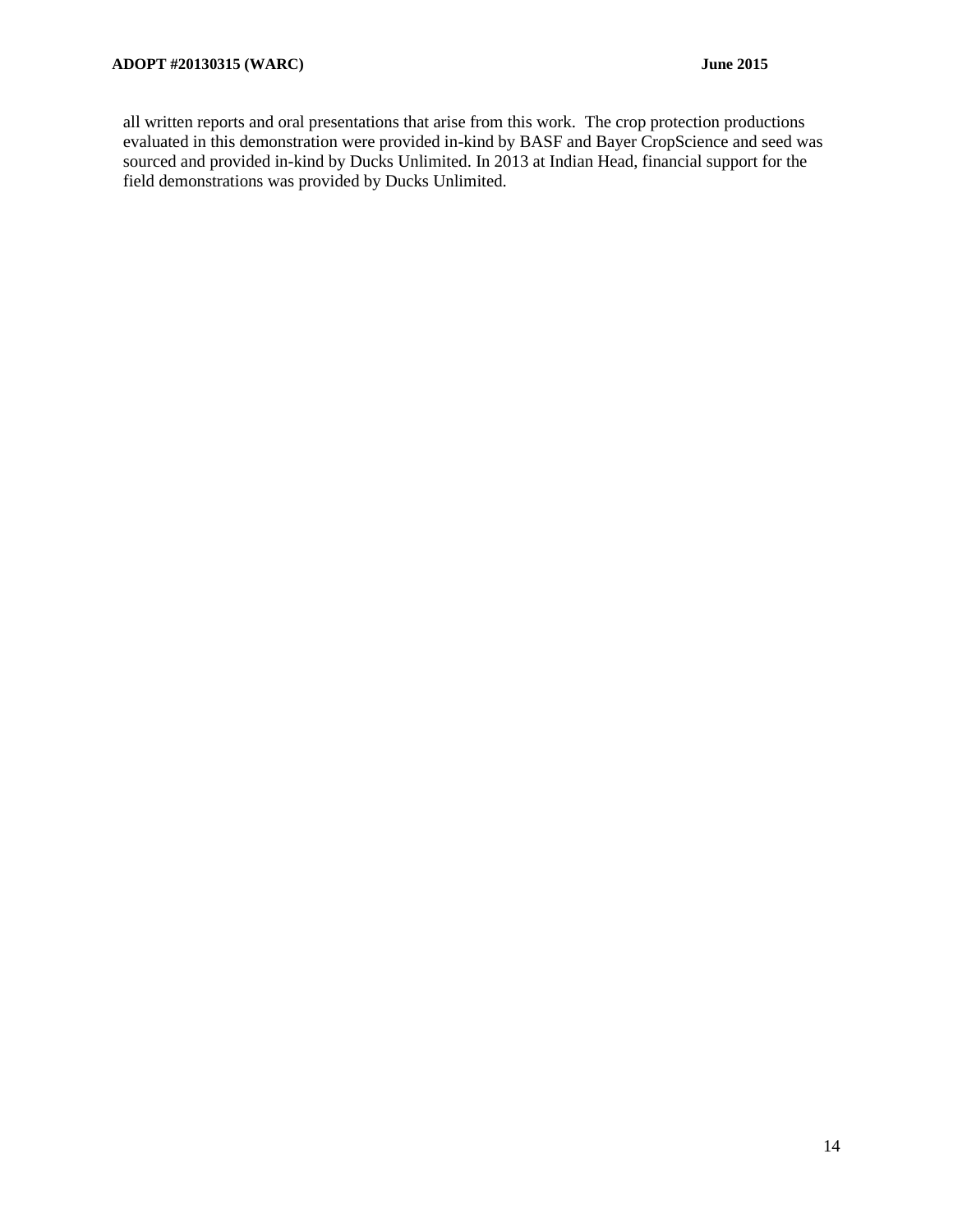## **13. Appendices**

| Table 13. McFadden, W. 1991. Etiology and epidemiology of leaf spotting diseases in winter wheat<br>in Saskatchewan. Ph.D. thesis, University of Saskatchewan, Saskatoon, 151 pp. |          |                |                         |                |               |                                             |                 |       |               |        |         |       |
|-----------------------------------------------------------------------------------------------------------------------------------------------------------------------------------|----------|----------------|-------------------------|----------------|---------------|---------------------------------------------|-----------------|-------|---------------|--------|---------|-------|
| Leaf<br>$L$ evel                                                                                                                                                                  |          |                |                         |                |               | $0^2$ 1 2 3 4 5 6 7 8                       |                 |       |               |        | 10      | 12    |
| Upper<br>(flag)                                                                                                                                                                   | $\Omega$ |                |                         |                |               | $0 \quad 0 \quad 0 \quad 0 \quad 0 \quad 0$ |                 | $0-1$ | $2 - 5$       | $6-10$ | $11-25$ | 26-50 |
| Mid                                                                                                                                                                               | $\Omega$ | $\overline{0}$ | $\overline{\mathbf{0}}$ | $\overline{0}$ | $0-1$         |                                             | $2-5$ 6-10 6-10 |       | $11-25$ 26-50 |        | > 50    | >50   |
| Lower                                                                                                                                                                             | $\theta$ | $() - 1$       | $2 - 5$                 | $6-10$         | $11-25$ 26-50 |                                             | >50             | >50   | >50           | >50    | > 50    | >50   |

 $Z$  Percentage of leaf area with lesions in the upper, middle and lower leaf canopies

**Table 14. Type III tests of fixed effects for seed treatments, seeding rates and their interactions on winter wheat at Indian Head, SK in 2013. Data were analyzed using a mixed model with seed treatment, seeding rate and the interaction considered fixed.**

| Variable             | Seed Trt. (T)                     | Seeding Rate (R) | $T \times R$ |
|----------------------|-----------------------------------|------------------|--------------|
|                      | --------------------------------- |                  |              |
| <b>Plant Density</b> | < 0.001                           | < 0.001          | 0.019        |
| <b>NDVI</b>          | < 0.001                           | 0.003            | 0.507        |
| Yield                | 0.004                             | 0.002            | 0.139        |
| Test Weight          | < 0.001                           | < 0.001          | 0.045        |

**Table 15. Least squares means for seed treatment and seeding rate effects (individual treatments) on selected winter wheat at Indian Head in 2013. Values within a column followed by the same letter do not**  significantly differ (Fisher's protected LSD test,  $P \le 0.05$ ).

| Foliar<br>Fungicide | Seed<br>Treatment | Seeding<br>Rate | <b>Spring Density</b><br>(plants/ $m^2$ ) | <b>NDVI</b>        | Yield<br>(kg/ha) | <b>Test Weight</b><br>(g/0.5 L) |
|---------------------|-------------------|-----------------|-------------------------------------------|--------------------|------------------|---------------------------------|
| no                  | no                | <b>200</b>      | 78 c                                      | 0.198c             | 4913h            | 395.3c                          |
| no                  | no                | 400             | 151h                                      | 0.234 b            | 6220 a           | 404.4 <sub>b</sub>              |
| no                  | yes               | 200             | 178h                                      | 0.257 <sub>b</sub> | 6132 a           | 407.8 ab                        |
| no                  | yes               | 400             | 337 a                                     | 0.309a             | 6722 a           | 411.2 a                         |
| S.E.                |                   |                 | 16.4                                      | 0.018              | 358.7            | 2.44                            |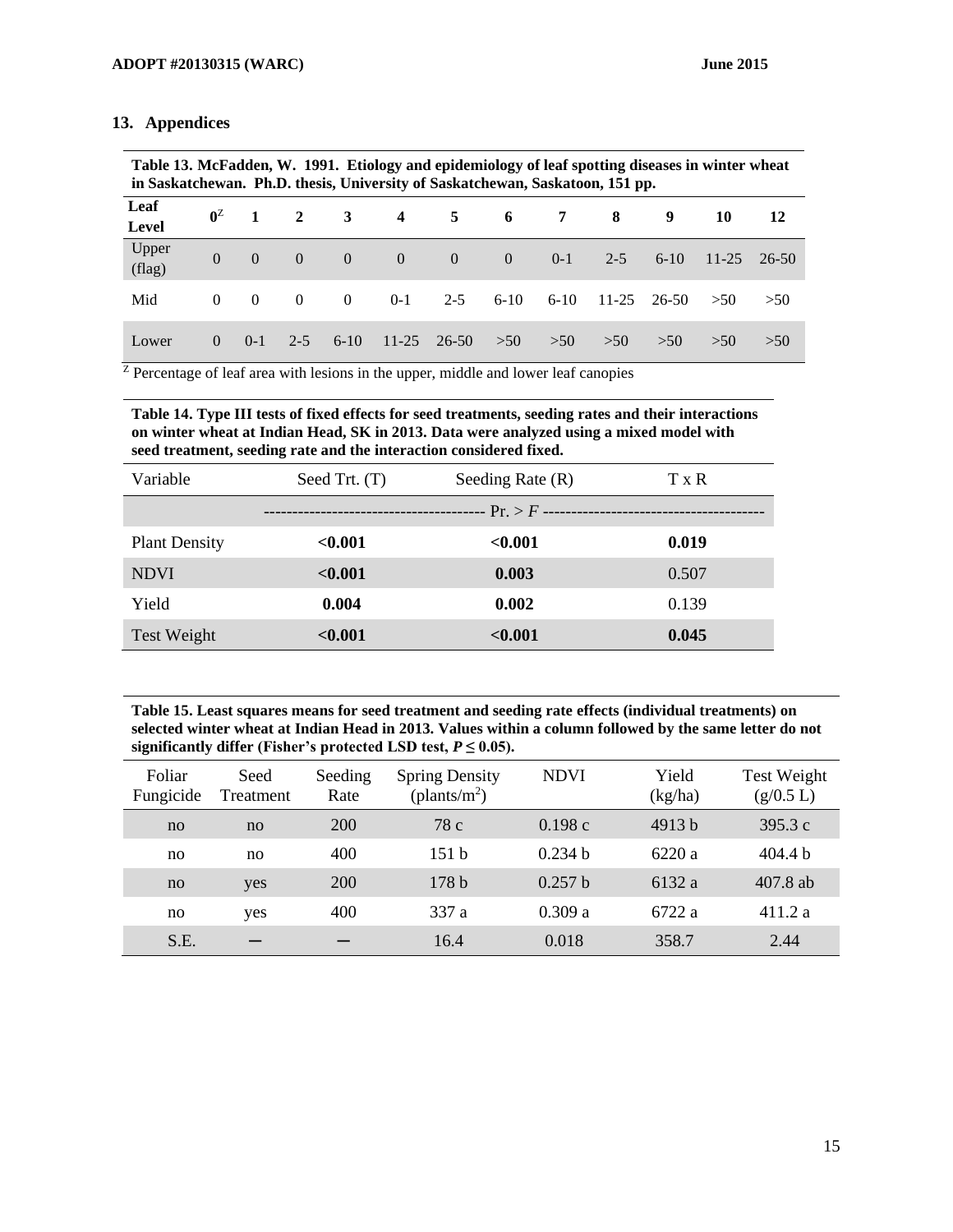**Table 16. Type III tests of fixed effects for site and fungicide, seed treatment and seeding rate and their interactions on winter wheat at Indian Head, SK in 2014. Data were analyzed using a mixed model with the effects of fungicide, seed treatment, seeding rate and all interactions considered fixed.**

| Variable           | Fungicide<br>(F) | Seed<br>$Trt.$ (T) | Seeding<br>Rate(R) | $F \times T$ | $F \times R$ | $T \times R$ | Fx T x R |
|--------------------|------------------|--------------------|--------------------|--------------|--------------|--------------|----------|
|                    |                  |                    |                    |              |              |              |          |
| <b>NDVI</b>        | 0.842            | 0.006              | < 0.001            | 0.621        | 0.680        | 0.906        | 0.373    |
| Yield              | 0.014            | 0.044              | 0.017              | 0.968        | 0.951        | 0.815        | 0.282    |
| <b>Test Weight</b> | 0.007            | 0.674              | 0.053              | 0.836        | 0.137        | 0.758        | 0.817    |
| <b>TKW</b>         | 0.002            | 0.644              | 0.708              | 0.741        | 0.023        | 0.783        | 0.100    |

**Table 17. Least squares means for fungicide, seed treatment and seeding rate effects (individual treatments) on winter wheat at Indian Head, SK in 2014. Values within a column followed by the same**  letter do not significantly differ (Fisher's protected LSD test,  $P \le 0.05$ ).

| Foliar<br>Fungicide | Seed<br>Treatment | Seeding<br>Rate | <b>NDVI</b>  | Yield<br>(kg/ha) | <b>Test Weight</b><br>(g/0.5 L) | <b>TKW</b><br>$(g/1000 \text{ seeds})$ |
|---------------------|-------------------|-----------------|--------------|------------------|---------------------------------|----------------------------------------|
| no                  | no                | 200             | $0.308$ fh   | 4444 e           | 390.7 b                         | 31.7 bc                                |
| no                  | no                | 300             | 0.388 abcd   | 4742 cd          | 391.9b                          | 31.4 bcd                               |
| no                  | no                | 400             | $0.375$ abcd | 4618 de          | 393.7 b                         | 30.4 d                                 |
| no                  | yes               | 200             | $0.333$ efg  | 4654 de          | 391.1 b                         | 32.1 <sub>b</sub>                      |
| no                  | yes               | 300             | 0.396 abcd   | 4721 cd          | 392.0 b                         | 30.8 cd                                |
| no                  | yes               | 400             | 0.398 abcd   | 4741 cd          | 393.6 b                         | 31.2 bcd                               |
| yes                 | no                | 200             | $0.328$ dgh  | 5203 bc          | 398.4 a                         | 34.0a                                  |
| yes                 | no                | 300             | 0.368 bcef   | 5333 ab          | 399.7 a                         | 34.3 a                                 |
| yes                 | no                | 400             | $0.380$ abce | 5340 ab          | 399.3 a                         | 35.3a                                  |
| yes                 | yes               | 200             | $0.343$ cdfg | 5291 b           | 398.4 a                         | 34.4 a                                 |
| yes                 | yes               | 300             | 0.415a       | 5548 a           | 401.3 a                         | 34.8 a                                 |
| yes                 | yes               | 400             | 0.398 abe    | 5361 ab          | 398.9 a                         | 34.5 a                                 |
| S.E.                |                   |                 | 0.023        | 163.6            | 1.55                            | 0.47                                   |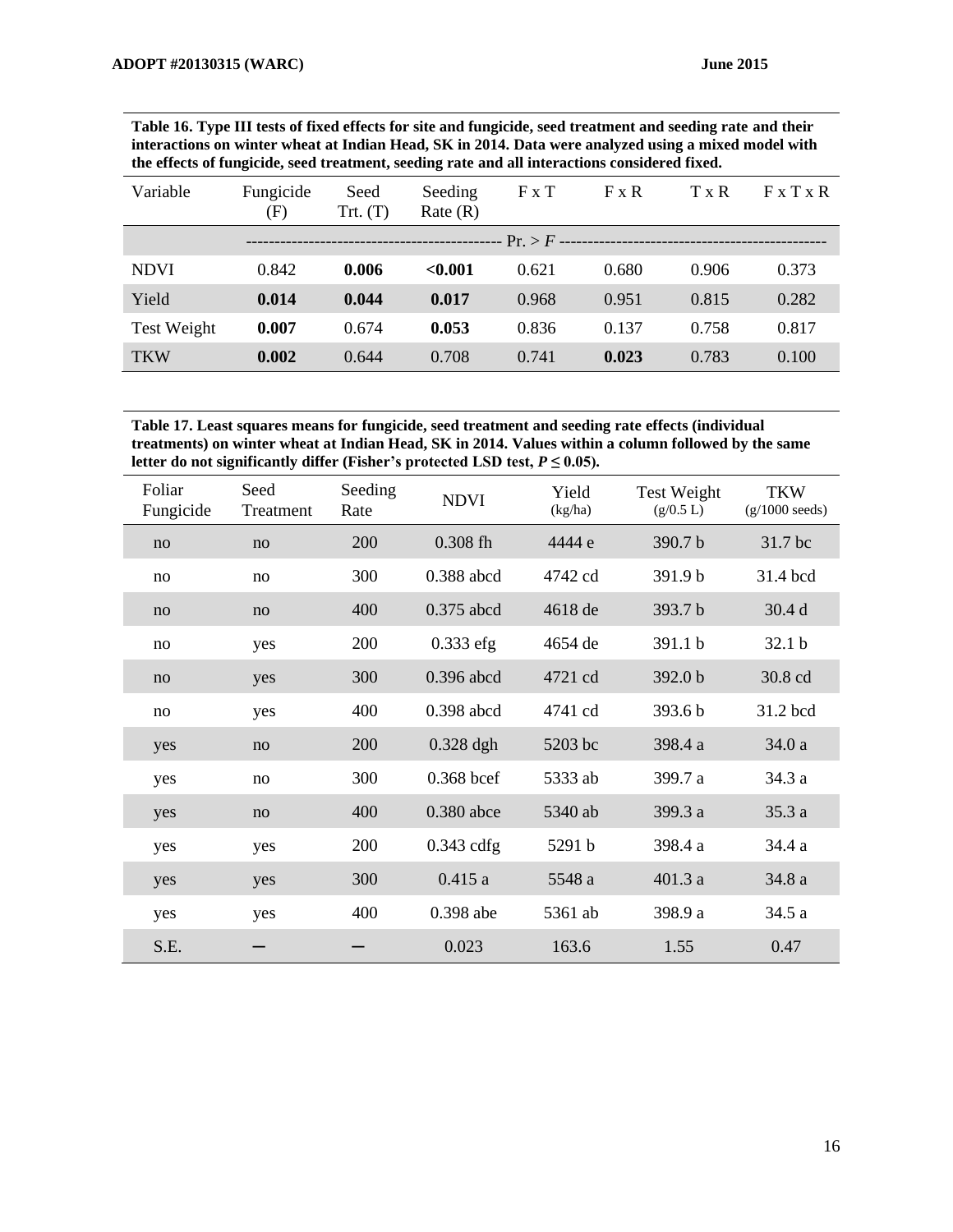**Table 18. Type III tests of fixed effects for site and fungicide, seed treatment and seeding rate effects and their interactions on winter wheat at Scott, SK in 2014. Data were analyzed using a mixed model with the effects of fungicide, seed treatment, seeding rate and all interactions considered fixed.**

| Variable             | Fungicide<br>(F) | Seed<br>$Trt.$ (T) | Seeding<br>Rate(R) | F X T | $F \times R$ | $T \times R$ | Fx T x R |
|----------------------|------------------|--------------------|--------------------|-------|--------------|--------------|----------|
|                      |                  |                    |                    |       |              |              |          |
| <b>Plant Density</b> | 0.356            | < 0.001            | < 0.001            | 0.809 | 0.089        | 0.655        | 0.032    |
| Yield                | < 0.001          | 0.034              | 0.205              | 0.996 | 0.810        | 0.544        | 0.077    |
| Test Weight          | < 0.001          | 0.540              | 0.227              | 0.877 | 0.654        | 0.441        | 0.849    |
| <b>TKW</b>           | < 0.001          | 0.850              | 0.099              | 0.986 | 0.527        | 0.155        | 0.793    |

**Table 19. Least squares means for fungicide, seed treatment and seeding rate effects (individual treatments) on winter wheat at Scott, SK in 2014. Values within a column followed by the same letter do**  not significantly differ (Fisher's protected LSD test,  $P \le 0.05$ ).

| Foliar<br>Fungicide | Seed<br>Treatment | Seeding<br>Rate | <b>Spring Density</b><br>(plants/ $m^2$ ) | Yield<br>(kg/ha) | <b>Test Weight</b><br>(g/0.5 L) | <b>TKW</b><br>$(g/1000 \text{ seeds})$ |
|---------------------|-------------------|-----------------|-------------------------------------------|------------------|---------------------------------|----------------------------------------|
| no                  | no                | 200             | 91 de                                     | 4020 c           | 383.1 b                         | 34.7 b                                 |
| no                  | no                | 300             | 109 cd                                    | 3714 c           | 382.5 b                         | 34.7 b                                 |
| no                  | no                | 400             | 91 de                                     | 4086 с           | 387.9 b                         | 35.6 <sub>b</sub>                      |
| no                  | yes               | 200             | 90 de                                     | 4045 с           | 384.7 b                         | 35.5 <sub>b</sub>                      |
| no                  | yes               | 300             | $153$ ab                                  | 4480 bc          | 385.3 b                         | 34.6 <sub>b</sub>                      |
| no                  | yes               | 400             | 142 abc                                   | 4516 bc          | 386.1 b                         | 34.9 b                                 |
| yes                 | no                | 200             | 63e                                       | 4574 bc          | 396.8 a                         | 38.4 a                                 |
| yes                 | no                | 300             | 121 bcd                                   | 5106 ab          | 396.5 a                         | 37.7 a                                 |
| yes                 | no                | 400             | $136$ abc                                 | 5735 a           | 398.6 a                         | 38.4 a                                 |
| yes                 | yes               | 200             | 121 bcd                                   | 5827 a           | 398.3 a                         | 38.8 a                                 |
| yes                 | yes               | 300             | 119 bcd                                   | 5230 ab          | 397.3 a                         | 37.9 a                                 |
| yes                 | yes               | 400             | 162 a                                     | 5586 a           | 397.8 a                         | 37.9 a                                 |
| S.E.                |                   |                 | 19.3                                      | 517.3            | 2.78                            | 0.76                                   |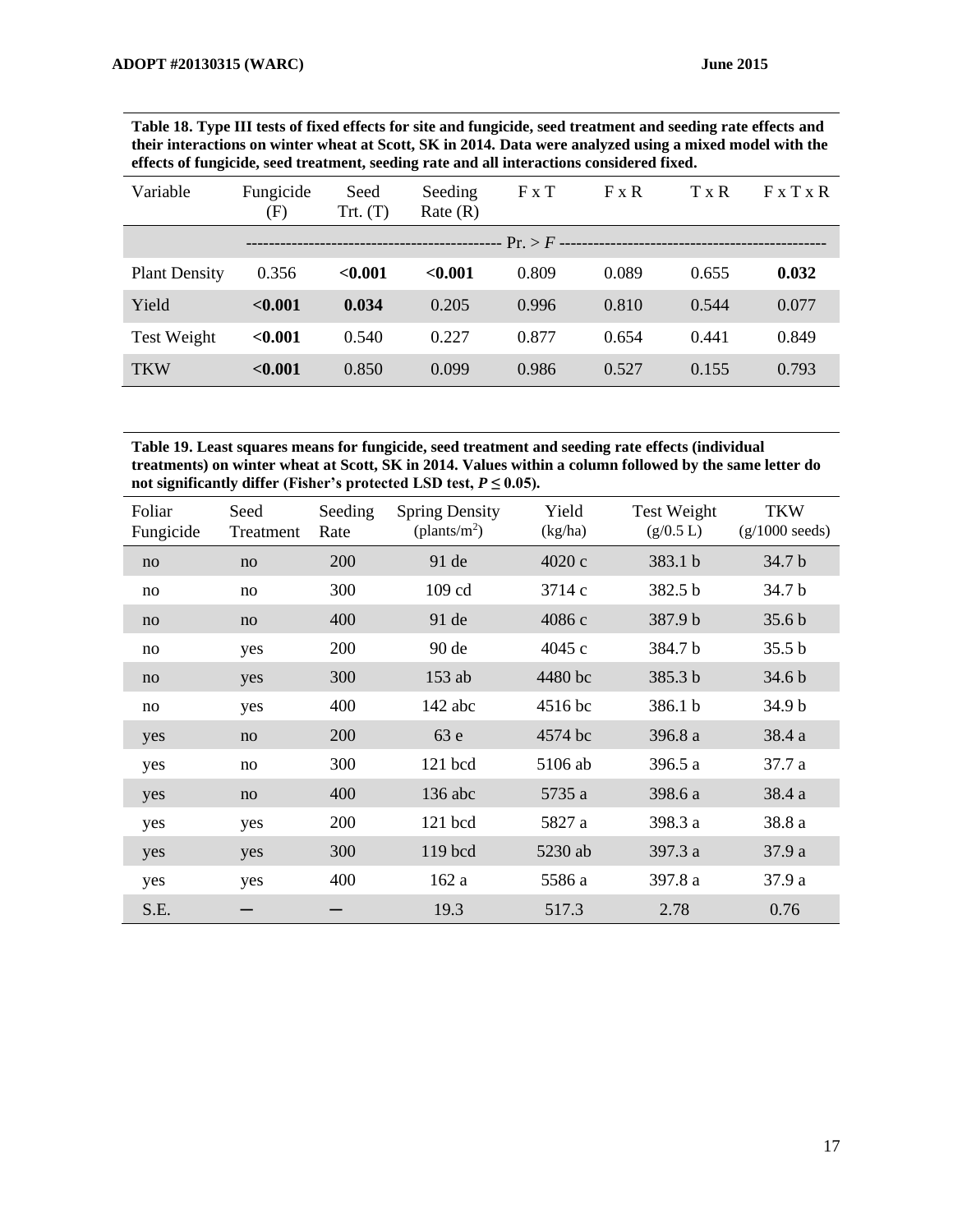| Table 20. Type III tests of fixed effects for site and fungicide treatment effects on selected |
|------------------------------------------------------------------------------------------------|
| winter wheat response variables. Data were analyzed using a mixed model with site-year,        |
| treatment and their interaction considered fixed.                                              |

| Variable            | Site-Year $(S)$                     | Treatment $(T)$ | SXT     |
|---------------------|-------------------------------------|-----------------|---------|
|                     | ----------------------------------- |                 |         |
| Leaf Disease        | < 0.001                             | < 0.001         | < 0.001 |
| FHB Index           | < 0.001                             | 0.002           | 0.013   |
| FHB Incidence       | < 0.001                             | 0.093           | 0.092   |
| <b>FHB</b> Severity | < 0.001                             | 0.117           | 0.096   |
| Yield               | 0.035                               | < 0.001         | 0.170   |
| Test Weight         | < 0.001                             | < 0.001         | 0.807   |
| <b>TKW</b>          | < 0.001                             | < 0.001         | 0.183   |

**Table 21. Mean winter wheat fusarium head blight (FHB) incidence as affected by foliar fungicide treatments. Least squares means followed by the same letter do not significantly differ (Fisher's**  protected LSD test,  $P \leq 0.05$ ).

| Treatment                 |           | Indian Head (13)               | Indian Head (14)                                     | Scott $(14)$ | Average           |
|---------------------------|-----------|--------------------------------|------------------------------------------------------|--------------|-------------------|
|                           |           | ------------------------------ | -- FHB Incidence (%) ------------------------------- |              |                   |
| Check<br>$\left  \right $ |           | 0.27a                          | 0.10 <sub>bc</sub>                                   | $0.01$ f     | $0.12$ ab         |
| 2)                        | Flag Leaf | 0.25a                          | 0.12 <sub>b</sub>                                    | $0.03$ ef    | 0.13a             |
| 3)                        | Anthesis  | $0.15$ abcde                   | $0.06$ de                                            | $0.01$ f     | 0.07 <sub>b</sub> |
| 4)<br>Dual                |           | $0.12$ abcdef                  | $0.08$ cd                                            | $0.03$ ef    | $0.08$ ab         |
| Std. Error                |           | 0.061                          | 0.012                                                | 0.011        | 0.02              |
|                           |           |                                |                                                      |              |                   |
| Check vs Rest             |           | 0.199                          | 0.235                                                | 0.145        | 0.222             |